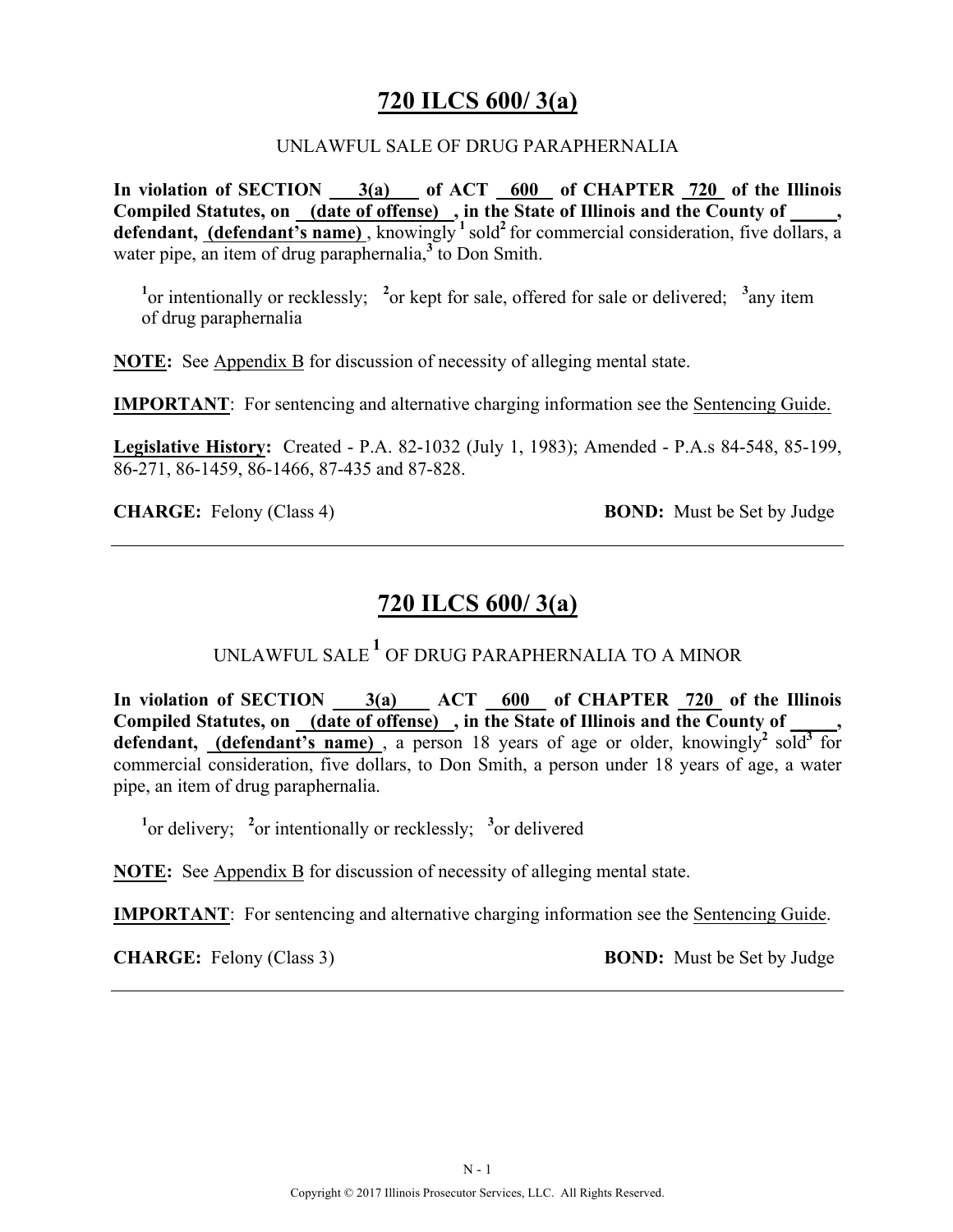# **720 ILCS 600/ 3(b)**

### UNLAWFUL DELIVERY **<sup>1</sup>** OF DRUG PARAPHERNALIA TO A PREGNANT WOMAN

In violation of SECTION 3(b) of ACT 600 of CHAPTER 720 of the Illinois **Compiled Statutes, on (date of offense) , in the State of Illinois and the County of \_\_\_\_\_,**  defendant, (defendant's name), knowingly<sup>2</sup> sold<sup>3</sup> for commercial consideration, five dollars, to Dawn Smith, a woman the defendant knew to be pregnant, a water pipe, an item of drug paraphernalia.

<sup>1</sup><sup>or sale; <sup>2</sup><sub>or</sub> intentionally or recklessly; <sup>3</sup><sub>or</sub> delivered</sup>

**NOTE:** See Appendix B for discussion of necessity of alleging mental state.

**IMPORTANT**: For sentencing and alternative charging information see the Sentencing Guide.

**Legislative History:** Created - P.A. 86-1459 (January 1, 1991).

**CHARGE:** Felony (Class 2) **BOND:** Must be Set by Judge

**(Amended Sentencing Note)**

### **720 ILCS 600/ 3.5(a)**

#### UNLAWFUL POSSESSION OF DRUG PARAPHERNALIA

**In violation of SECTION 3.5(a) of ACT 600 of CHAPTER 720 of the Illinois**  Compiled Statutes, on (date of offense), in the State of Illinois and the County of **defendant, (defendant's name)** , knowingly possessed a water pipe,**<sup>1</sup>**an item of drug paraphernalia, with the intent to use that water pipe in inhaling<sup>2</sup> cannabis<sup>3</sup> into his body.<sup>4</sup>

<sup>1</sup> or any item of drug paraphernalia; <sup>2</sup> or ingesting or otherwise introducing; <sup>3</sup> or a controlled substance; <sup>4</sup> or any human body or in preparing cannabis or a controlled substance for that use

**CHARGING AND SENTENCING NOTES: (1)** Upon conviction, the court shall impose a minimum fine of \$750 in addition to any other penalty*. (2) If a person violates subsection (a) of Section 4 of the Cannabis Control Act, the penalty for possession of any drug paraphernalia seized during the violation for that offense shall be a civil law violation punishable by a minimum fine of \$100 and a maximum fine of \$200. 3.5(c).* See the **Sentencing Guide**.

**IMPORTANT**: For sentencing and alternative charging information see the **Sentencing Guide.**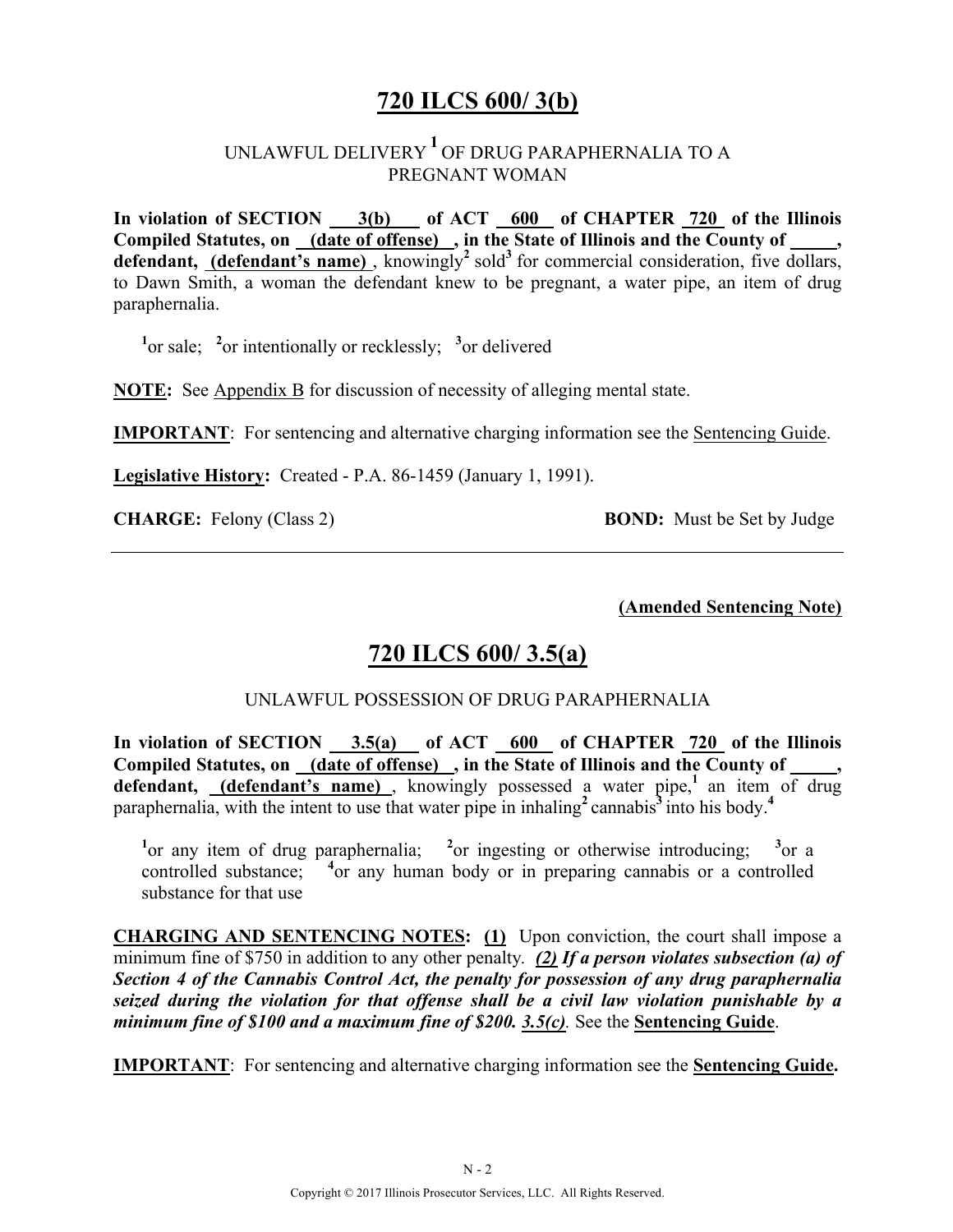#### **Legislative History:** Created - P.A. 88-677 (Eff: 12-12-94). *Amended by Public Act: 99-697; (Eff: 7-29-16).*

**CHARGE:** Misdemeanor (Class A) **BOND:** \$1,500

# **720 ILCS 635/ 1**

#### UNLAWFUL POSSESSION OF HYPODERMIC SYRINGE OR NEEDLE

In violation of SECTION 1 of ACT 635 of CHAPTER 720 of the Illinois **Compiled Statutes, on (date of offense) , in the State of Illinois and the County of \_\_\_\_\_, defendant, (defendant's name)** , knowingly and unlawfully had in his possession a hypodermic syringe and needle<sup>1</sup> adapted for the use of controlled substances<sup>2</sup> by subcutaneous injection, otherwise than as authorized by the Hypodermic Syringes and Needles Act.

<sup>1</sup> or any instrument so adapted; <sup>2</sup> or cannabis

**NOTE:** The word "unlawfully" was deleted from this complaint. See Appendix B for an explanation.

**CHARGING NOTE:** A second or subsequent offense is a Class 4 felony. The charging instrument must state prior conviction. See Appendix A for discussion.

**IMPORTANT**: For sentencing and alternative charging information see the Sentencing Guide.

**Legislative History:** Created - Laws 1955, p.1408 (July 11, 1955); Amended - P.A. 77-771 and 93-392.

**CHARGE:** Misdemeanor (Class A) **BOND:** \$1,500

### **720 ILCS 635/ 2**

UNLAWFUL SALE**<sup>1</sup>** OF HYPODERMIC SYRINGE OR NEEDLE

In violation of SECTION 2 of ACT 635 of CHAPTER 720 of the Illinois Compiled Statutes, on (date of offense), in the State of Illinois and the County of defendant, (defendant's name), knowingly and unlawfully sold<sup>2</sup> to Don Smith, a hypodermic syringe and needle<sup>3</sup> adapted for the use of controlled substances<sup>4</sup> by subcutaneous injection, otherwise than as authorized by the Hypodermic Syringes and Needles Act.

<sup>1</sup><sup>or</sup> exchange or delivery; <sup>2</sup>delivered or exchanged; <sup>3</sup><sup>or</sup> other instrument so adapted; **4** or cannabis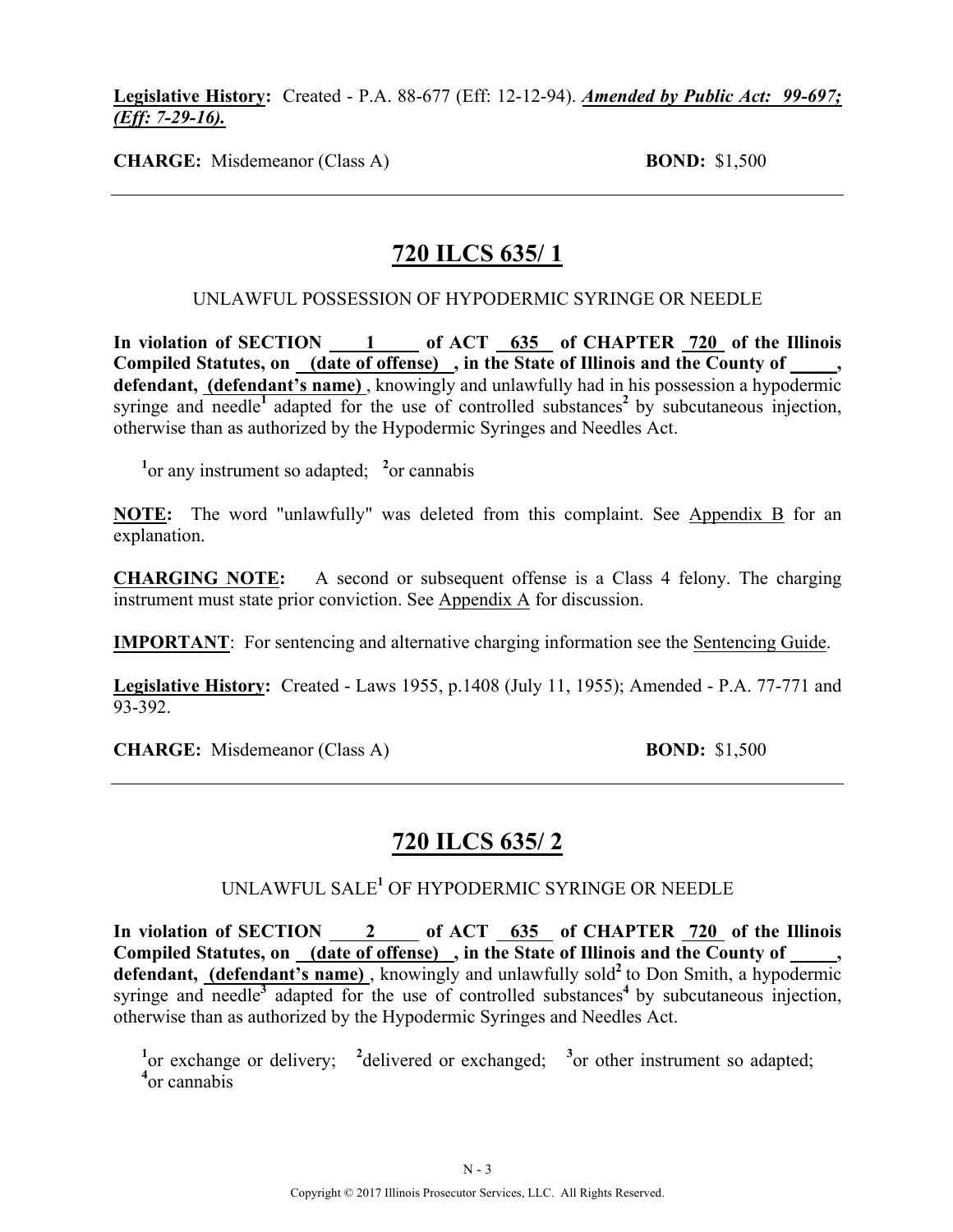**NOTE:** The word "unlawfully" was deleted from this complaint. See Appendix B.

**CHARGING NOTE:** A second or subsequent offense is a Class 4 felony. The charging instrument must state prior conviction. See the Appendix A.

**IMPORTANT**: For sentencing and alternative charging information see the Sentencing Guide.

**Legislative History**: Created - Laws 1955, p.1408 (July 11, 1965). Amended: 93-392.

**CHARGE:** Misdemeanor (Class A) **BOND:** \$1,500

# **720 ILCS 646/ 15(a)(2)(A)**

UNLAWFUL PARTICIPATION IN METHAMPHETAMINE PRODUCTION

**In violation of SECTION 15(a)(2)(A) of ACT 646 of CHAPTER 720 of the Illinois**  Compiled Statutes, on (date of offense), in the State of Illinois and the County of defendant, **(defendant's name)**, knowingly participated in the manufacture of less than 15 grams of methamphetamine.**<sup>1</sup>**

<sup>1</sup> or a substance containing methamphetamine

**NOTE:** "Participate" or "participation" in the manufacture of methamphetamine means to produce, prepare, compound, convert, process, synthesize, concentrate, purify, separate, extract, or package any methamphetamine, methamphetamine precursor, methamphetamine manufacturing catalyst, methamphetamine manufacturing reagent, methamphetamine manufacturing solvent, or any substance containing any of the foregoing, or to assist in any of these actions, or to attempt to take any of these actions, regardless of whether this action or these actions result in the production of finished methamphetamine.

**NOTE:** For a discussion of whether it is necessary to allege and prove the "exceptions" to this criminal offense see Appendix B.

**CHARGING AND SENTENCING NOTE:** The following are variations of violations of Section  $15(a)(2)$  based upon the amount of methamphetamine or substance containing methamphetamine produced. 1. Section  $15(a)(2)(B)$ : With respect to 15 grams or more but less than 100 grams of methamphetamine or a substance containing methamphetamine, is a Class X felony and a violation would result in a sentence of imprisonment of not less than 6 years and not more than 30 years and a fine not to exceed \$100,000 or the street value of the methamphetamine manufactured, whichever is greater. 2. Section  $15(a)(2)(C)$ : With respect to 100 grams or more but less than 400 grams of methamphetamine or a substance containing methamphetamine, is a Class X felony and a violation would result in a sentence of imprisonment of not less than 9 years and not more than 40 years and a fine not to exceed \$200,000 or the street value of the methamphetamine manufactured, whichever is greater. 3. Section 15(a)(2)(D): With respect to 400 or more grams but less than 900 grams of methamphetamine or a substance containing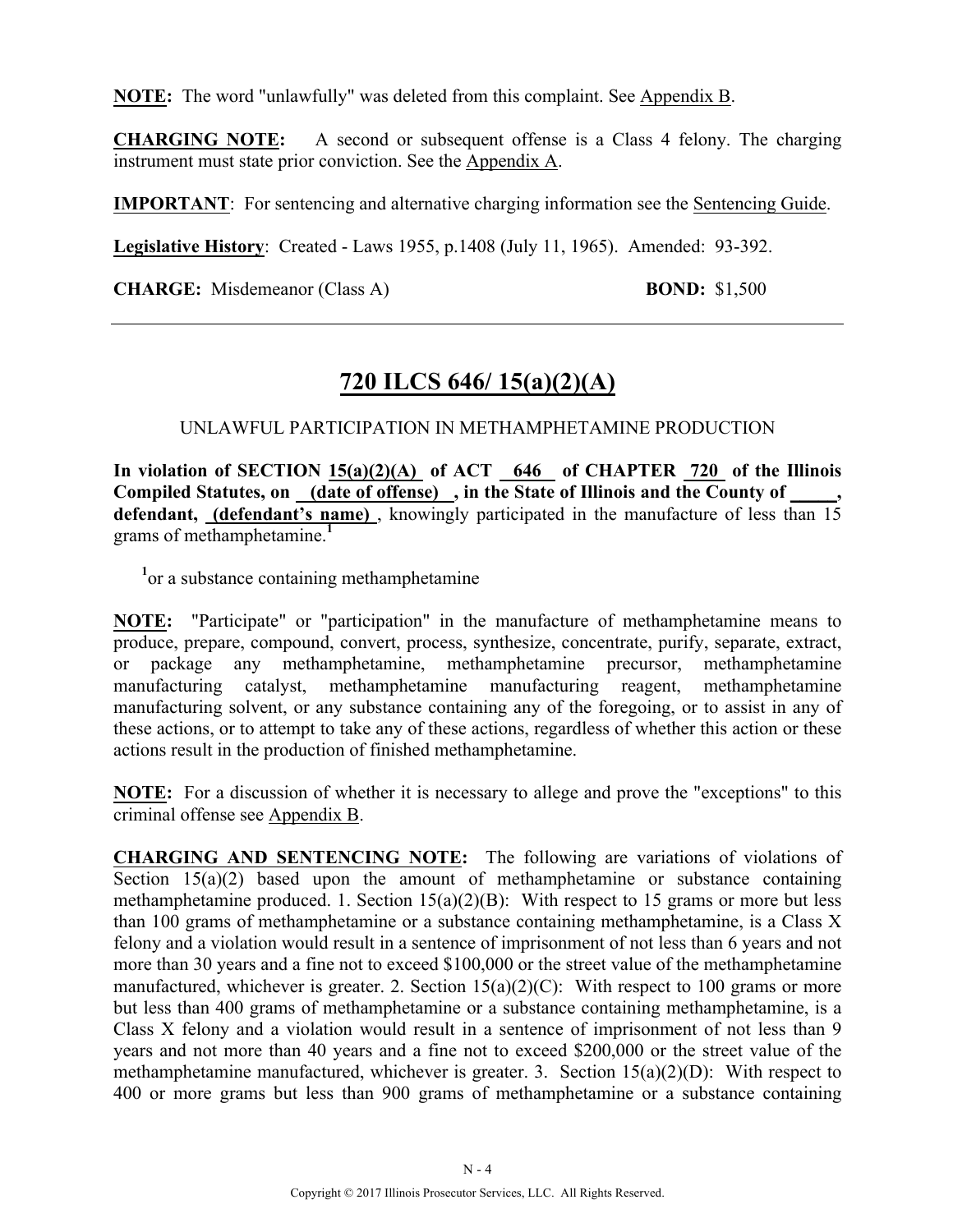methamphetamine, is a Class X felony and a violation would result in a sentence of imprisonment of not less than 12 years and not more than 50 years and a fine not to exceed \$300,000 or the street value of the methamphetamine manufactured, whichever is greater. 4. Section  $15(a)(2)(E)$ : With respect to 900 or more grams of methamphetamine or a substance containing methamphetamine, is a Class X felony and a violation would result in a sentence of imprisonment of not less than 15 years and not more than 60 years and a fine not to exceed \$400,000 or the street value of the methamphetamine manufactured, whichever is greater. See the Sentencing Guide.

**IMPORTANT**: For sentencing and alternative charging information see the Sentencing Guide.

**Legislative History:** This offense was created by Public Act 94-556 (Eff: 9-11-05); Amended Public Act 94-830 & 95-571.

**CHARGE:** Felony (Class 1) **BOND:** Must be Set by Judge

# **720 ILCS 646/ 15(b)(1)(A)**

#### AGGRAVATED UNLAWFUL PARTICIPATION IN METHAMPHETAMINE PRODUCTION

In violation of SECTION 15(b)(1)(A) of ACT 646 of CHAPTER 720 of the Illinois Compiled Statutes, on (date of offense), in the State of Illinois and the County of **defendant, (defendant's name)** , knowingly participated in the manufacture less than 15 grams of methamphetamine,**<sup>1</sup>**and the defendant knowing did so in a multi-unit dwelling place located at 777 May Street in Union City, Illinois.

<sup>1</sup>or a substance containing methamphetamine or committed any other violation of paragraph (1) of subsection (a) of this Section

**DEFINITION:** For a definition of "Participate" or "participation" see **Appendix C**.

**CHARGING AND SENTENCING NOTES:** *(1)* For a discussion of whether it is necessary to allege and prove the "exceptions" to this criminal offense see Appendix B*. (2)* The following are alternative methods of violating Section 15(b)(1). (B) the person knowing does so in a structure or vehicle where a child under the age of 18, a person with a disability, or a person 60 years of age or older who is incapable of adequately providing for his or her own health and person care resides, is present, or is endangered by the manufacture of methamphetamine; or (C) the person does so in a structure or vehicle where a woman the person knows to be pregnant (not including but not limited to the person herself) resides, is present, or is endangered by the methamphetamine manufacturing; or (D) the person knowingly does so in a structure or vehicle protected by one or more firearms, explosive devices, booby traps, alarm systems, surveillance systems, guard dogs, or dangerous animals; or (E) the methamphetamine manufacturing in which the person participates is a contributing cause of the death, serious bodily injury, disability, or disfigurement of another person, including but not limited to an emergency service provider; or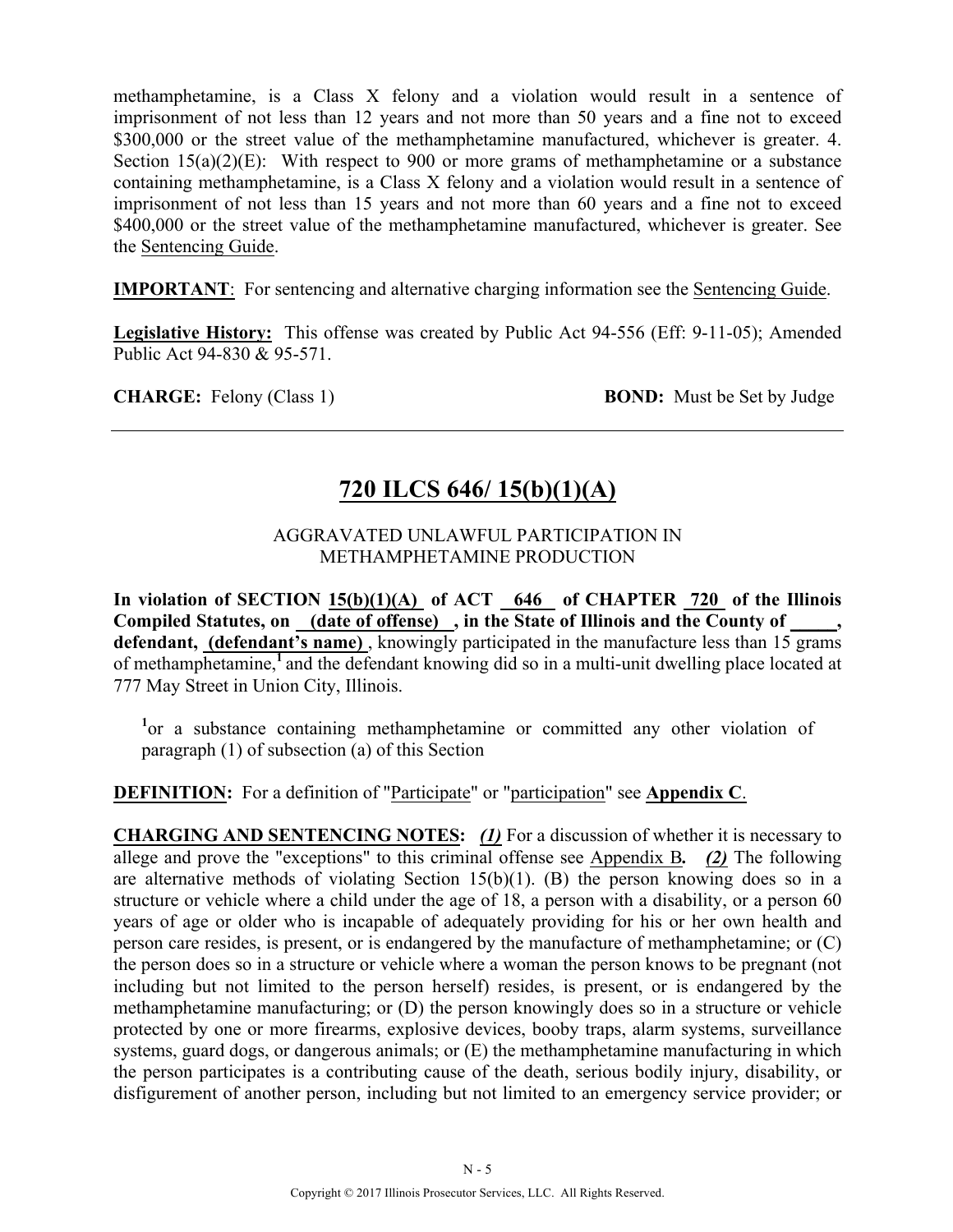(F) the methamphetamine manufacturing in which the person participates is a contributing cause of a fire or explosion that damages property belonging to another person; or (G) the person knowingly organizes, directs, or finances the methamphetamine manufacturing or activities carried out in support of the methamphetamine manufacturing, or (H) the methamphetamine manufacturing occurs within 1,000 feet of a place of worship or parsonage or within 1,000 feet of the real property comprising any school. See the **Sentencing Guide**.

**IMPORTANT**: For sentencing and alternative charging information see the **Sentencing Guide**.

**Legislative History:** Created by P.A. 94-556 (Eff: 9-11-05). Amended by Public Act 94-830 & 95-571. Recently amended by Public Act 98-0980. (Eff: 1-1-15.)

**CHARGE:** Felony (Class X) **BOND**: Must be Set By Judge

# **720 ILCS 646/ 20(a)(1)**

#### UNLAWFUL POSSESSION OF METHAMPHETAMINE PRECURSORS

**In violation of SECTION 20(a)(1) of ACT 646 of CHAPTER 720 of the Illinois Compiled Statutes, on (date of offense) , in the State of Illinois and the County of \_\_\_\_\_,**  defendant, **(defendant's name)**, knowingly possessed<sup>1</sup> less than 15 grams of ephedrine, a methamphetamine precursor in a standard dosage form, with the intent that it be used to manufacture methamphetamine.**<sup>2</sup>**

<sup>1</sup> or procured, transported, stored, or delivered; <sup>2</sup> or a substance containing methamphetamine

**NOTE:** "Methamphetamine precursor" means ephedrine, pseudoephedrine, benzyl methyl ketone, methyl benzyl ketone, phenyl acetone, phenyl-2-propanone, P2P, or any salt, optical isomer, or salt of an optical isomer of any of these chemicals.

**NOTE:** "Standard dosage form," as used in relation to an methamphetamine precursor, means that the methamphetamine precursor is contained in a pill, tablet, capsule, caplet, gel cap, or liquid cap that has been manufactured by a lawful entity and contains a standard quantity of methamphetamine precursor.

**NOTE:** For a discussion of whether it is necessary to allege and prove the "exceptions" to this criminal offense see Appendix B.

**CHARGING AND SENTENCING NOTE:** The following are variations of violations of Section  $20(a)(1)$  based upon the amount of the methamphetamine precursors or substances containing methamphetamine precursors. Section 20(a)(2)(A): A person who possesses, procures, transports, stores, or delivers less than 15 grams of methamphetamine precursor or substance containing any methamphetamine precursor is guilty of a Class 2 felony. Section  $20(a)(2)(B)$ : A person who possesses, procures, transports, stores, or delivers 15 or more grams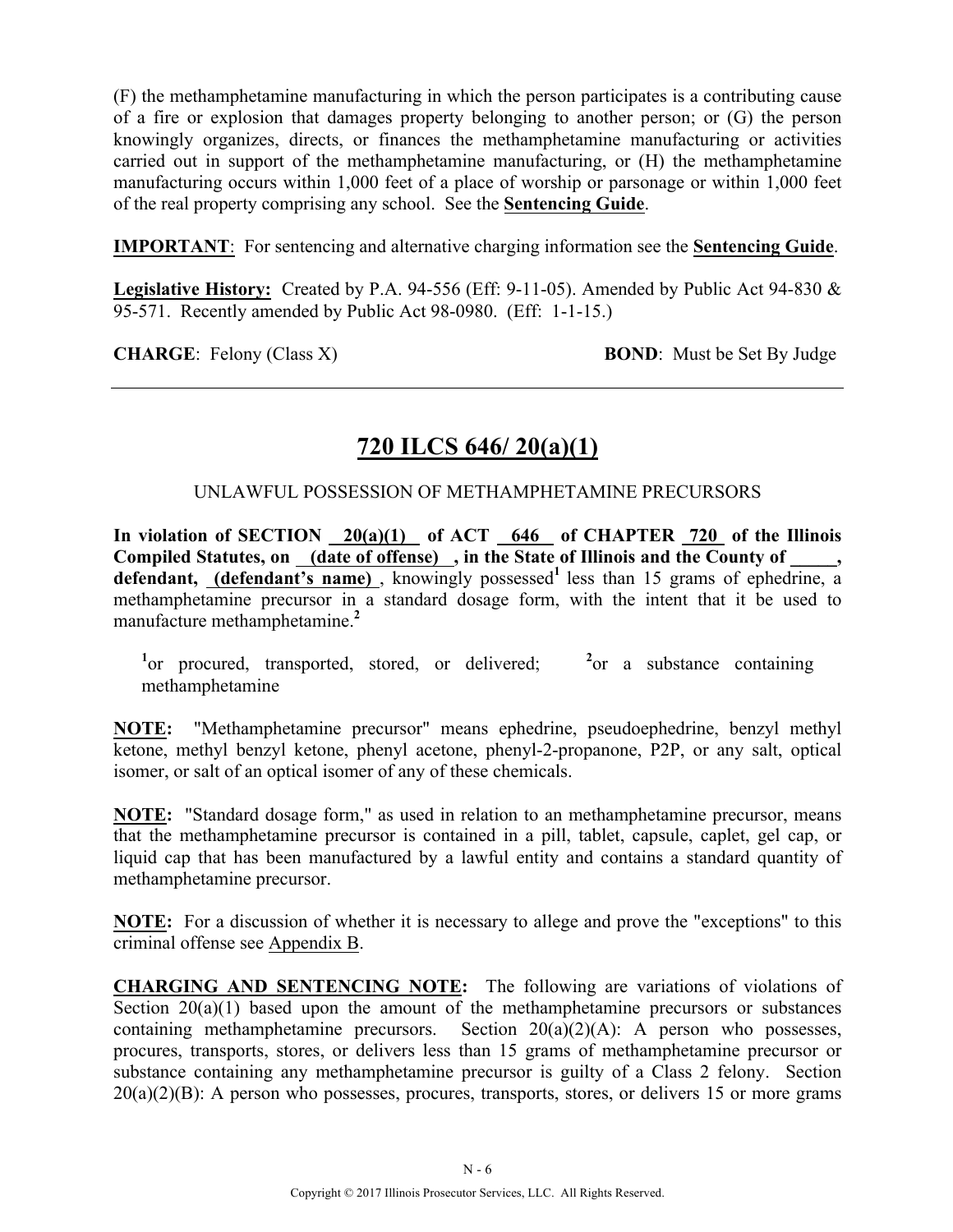but less than 30 grams of methamphetamine precursor or substance containing any methamphetamine precursor is guilty of a Class 1 felony. Section  $20(a)(2)(C)$ : A person who possesses, procures, transports, stores, or delivers 30 or more grams but less than 150 grams of methamphetamine precursor or substance containing any methamphetamine precursor is a Class X felony, subject to a term of imprisonment of not less than 6 years and not more than 30 years and a fine not to exceed  $$100,000$ . Section  $20(a)(2)(D)$ : A person who possesses, procures, transports, stores, or delivers 150 or more grams but less than 500 grams of methamphetamine precursor or substance containing any methamphetamine precursor is a Class X felony, subject to a term of imprisonment of not less than 8 years and not more than 40 years and a fine not to exceed \$200,000. Section 20(a)(2)(E): A person who possesses, procures, transports, stores, or delivers 500 or more grams of methamphetamine precursor or substance containing any methamphetamine precursor is a Class X felony, subject to a term of imprisonment of not less than 10 years and not more than 50 years and a fine not to exceed \$300,000. See the Sentencing Guide.

**IMPORTANT**: For sentencing and alternative charging information see the Sentencing Guide.

**Legislative History:** This offense was created by Public Act 94-556 (Eff: 9-11-05); Amended by Public Act 94-830 (Eff: 6-5-06).

**CHARGE:** Felony (Class 2) **BOND:** Must be Set by Judge

# **720 ILCS 646/ 20(b)(1)**

#### UNLAWFUL POSSESSION OF METHAMPHETAMINE PRECURSORS

**In violation of SECTION 20(b)(1) of ACT 646 of CHAPTER 720 of the Illinois Compiled Statutes, on (date of offense) , in the State of Illinois and the County of \_\_\_\_\_,**  defendant, (defendant's name), knowingly possessed<sup>1</sup> ephedrine, a methamphetamine precursor in other than a standard dosage form, with the intent that it be used to manufacture less than 10 grams of methamphetamine.**<sup>2</sup>**

<sup>1</sup>or procured, transported, stored, or delivered; <sup>2</sup>or a substance containing methamphetamine

**NOTE:** For a definition of "Methamphetamine precursor" and "Standard dosage form" see Appendix C.

**NOTE:** For a discussion of whether it is necessary to allege and prove the "exceptions" to this criminal offense see Appendix B.

**CHARGING AND SENTENCING NOTE:** The following are variations of violations of Section 20(b)(1) based upon the amount of the methamphetamine precursors or substances containing methamphetamine precursors. 1. Section  $20(b)(2)(A)$ : A person who possesses, procures, transports, stores, or delivers a methamphetamine precursor or substance containing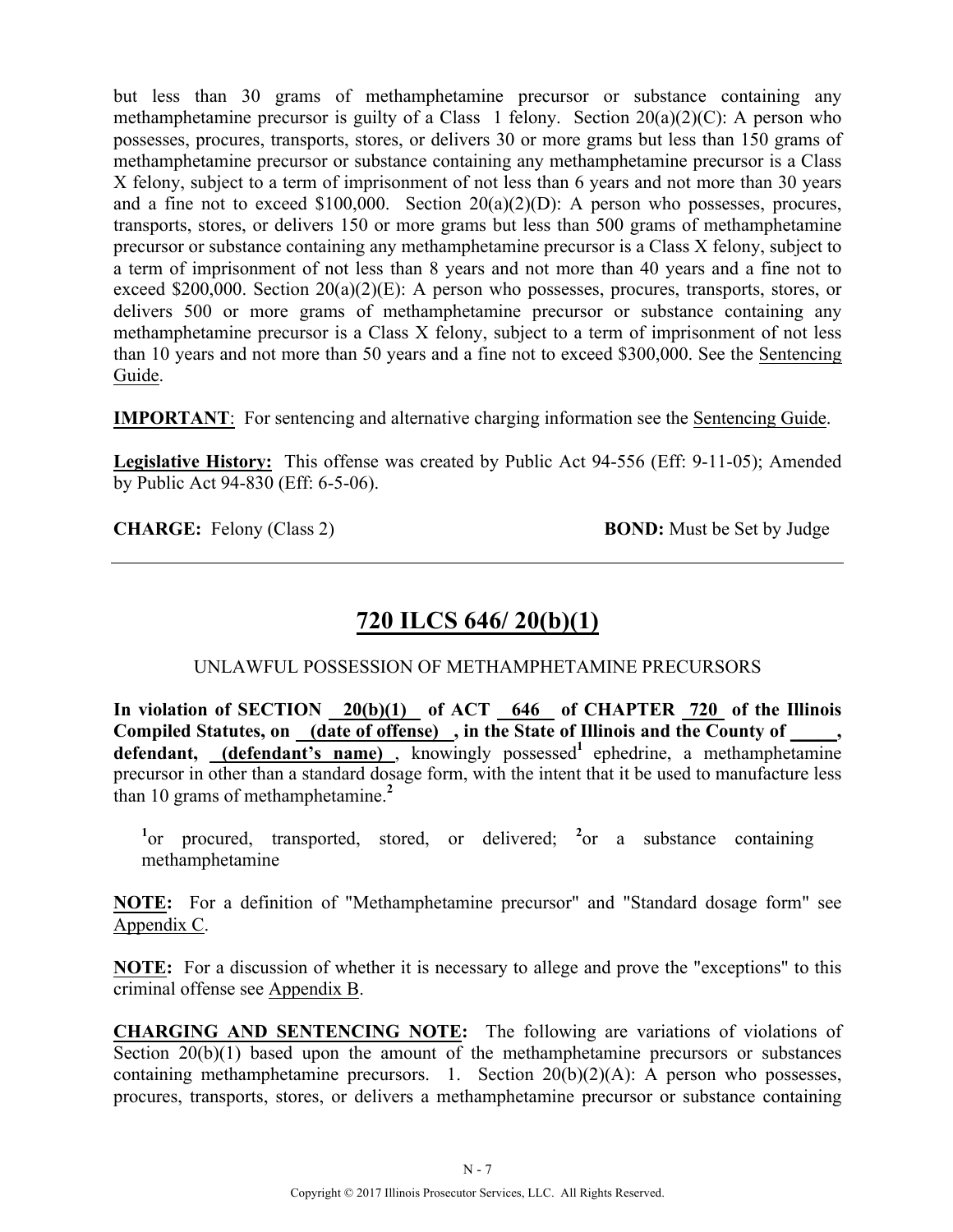any methamphetamine precursor with the intent to manufacture less than 10 grams of methamphetamine is guilty of a Class 2 felony. 2. Section  $20(b)(2)(B)$ : A person who possesses, procures, transports, stores, or delivers a methamphetamine precursor or substance containing any methamphetamine precursor with the intent to manufacture 10 or more grams but less than 20 grams of methamphetamine is guilty of a Class 1 felony. 3. Section 20(b)(2)(C): A person who possesses, procures, transports, stores, or delivers a methamphetamine precursor or substance containing any methamphetamine precursor with the intent to manufacture 20 or more grams but less than 100 grams of methamphetamine is a Class X felony, subject to a term of imprisonment of not less than 6 years and not more than 30 years and a fine not to exceed \$100,000. 4. Section 20(b)(2)(D): A person who possesses, procures, transports, stores, or delivers a methamphetamine precursor or substance containing any methamphetamine precursor with the intent to manufacture 100 or more grams but less than 350 grams of methamphetamine is a Class X felony, subject to a term of imprisonment of not less than 8 years and not more than 40 years and a fine not to exceed \$200,000. 5. Section 20(b)(2)(E): A person who possesses, procures, transports, stores, or delivers a methamphetamine precursor or substance containing any methamphetamine precursor with the intent to manufacture 350 or more grams of methamphetamine is a Class X felony, subject to a term of imprisonment of not less than 10 years and not more than 50 years and a fine not to exceed \$300,000. See the Sentencing Guide.

**IMPORTANT**: For sentencing and alternative charging information see the Sentencing Guide.

**Legislative History:** Created by P.A. 94-556 (Eff: 9-11-05). Amended by Public Act 94-830.

**CHARGE:** Felony (Class 2) **BOND:** Must be Set by Judge

# **720 ILCS 646/ 25(a)(1)**

### UNLAWFUL POSSESSION**<sup>1</sup>** OF ANHYDROUS AMMONIA

In violation of SECTION  $25(a)(1)$  of ACT 646 of CHAPTER 720 of the Illinois **Compiled Statutes, on (date of offense) , in the State of Illinois and the County of \_\_\_\_\_,**  defendant, (defendant's name), knowingly possessed<sup>2</sup> anhydrous ammonia with the intent that it be used to manufacture methamphetamine.

<sup>1</sup> or procurement, transportation, storage, or delivery; <sup>2</sup> or procured, transported, stored, or delivered or attempted to engage in any of these activities or to assist another in engaging in any of these activities

**IMPORTANT**: For sentencing and alternative charging information see the Sentencing Guide.

**Legislative History:** This offense was created by Public Act 94-556 (Eff: 9-11-05); Amended by Public Act 94-830 and 95-690.

**CHARGE:** Felony (Class 1) **BOND:** Must be Set by Judge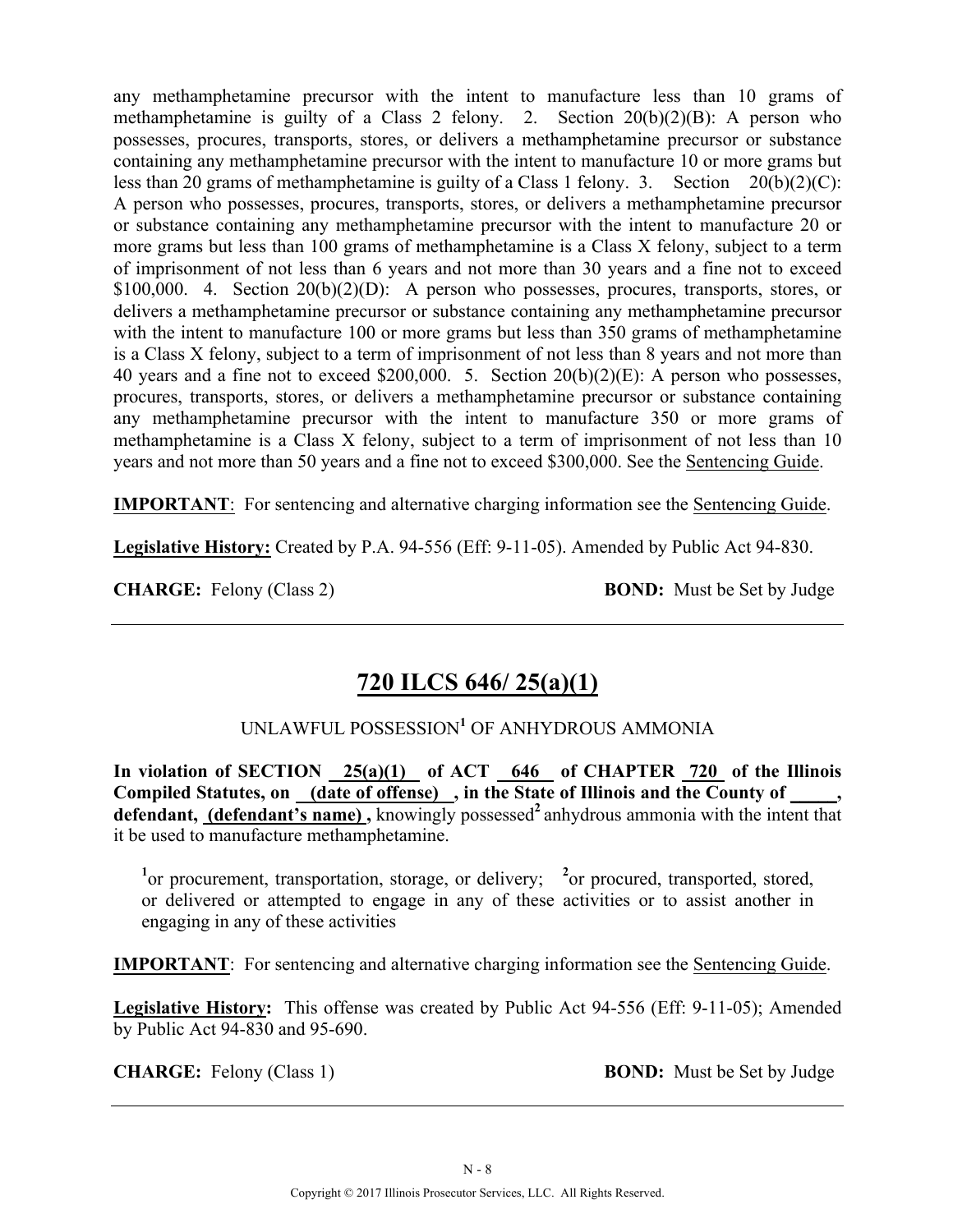# **720 ILCS 646/ 25(b)(1)**

#### AGGRAVATED UNLAWFUL POSSESSION**<sup>1</sup>**OF ANHYDROUS AMMONIA

**In violation of SECTION 25(b)(1) of ACT 646 of CHAPTER 720 of the Illinois**  Compiled Statutes, on (date of offense), in the State of Illinois and the County of defendant, (defendant's name), knowingly possessed<sup>2</sup> anhydrous ammonia with the intent that it be used to manufacture methamphetamine, and the defendant knowing did so in a multi-unit dwelling place located at 777 May Street in Union City, Illinois.

<sup>1</sup> or procurement, transportation, storage, or delivery; <sup>2</sup> or procured, transported, stored, or delivered or attempted to engage in any of these activities or to assist another in engaging in any of these activities

**NOTE:** The following are alternative methods of violating Section 25(b)(1): 1. (B) the person knowing does so in a structure or vehicle where a child under the age of 18, a person with a disability, or a person 60 years of age or older who is incapable of adequately providing for his or her own health and person care resides, is present, or is endangered by the anhydrous ammonia; or 2. (C) the person's possession of anhydrous ammonia is a contributing cause of the death, serious bodily injury, disability, or disfigurement of another person; or 3. (D) the person's possession of anhydrous ammonia is a contributing cause of a fire or explosion that damages property belonging to another person. See the Sentencing Guide.

**CHARGING AND SENTENCING NOTE:** A person who violates paragraph (1) of this subsection (b) is guilty of a Class  $\overline{X}$  felony, subject to a term of imprisonment of not less than 6 years and not more than 30 years, and subject to a fine not to exceed \$100,000.

**IMPORTANT**: For sentencing and alternative charging information see the Sentencing Guide.

**Legislative History:** Created by P.A. 94-556 (Eff: 9-11-05). Amended by Public Act 94-830 &  $\overline{95-690}$ 

**CHARGE:** Felony (Class X) **BOND:** Must be Set by Judge

# **720 ILCS 646/ 25(c)(1)**

UNLAWFUL POSSESSION**<sup>1</sup>** OF ANHYDROUS AMMONIA IN AN UNAUTHORIZED CONTAINER

In violation of SECTION  $\frac{25(c)(1)}{25(c)(1)}$  of ACT  $\frac{646}{646}$  of CHAPTER  $\frac{720}{20}$  of the Illinois Compiled Statutes, on (date of offense), in the State of Illinois and the County of defendant, (defendant's name), knowingly possessed<sup>2</sup> anhydrous ammonia in an unauthorized container.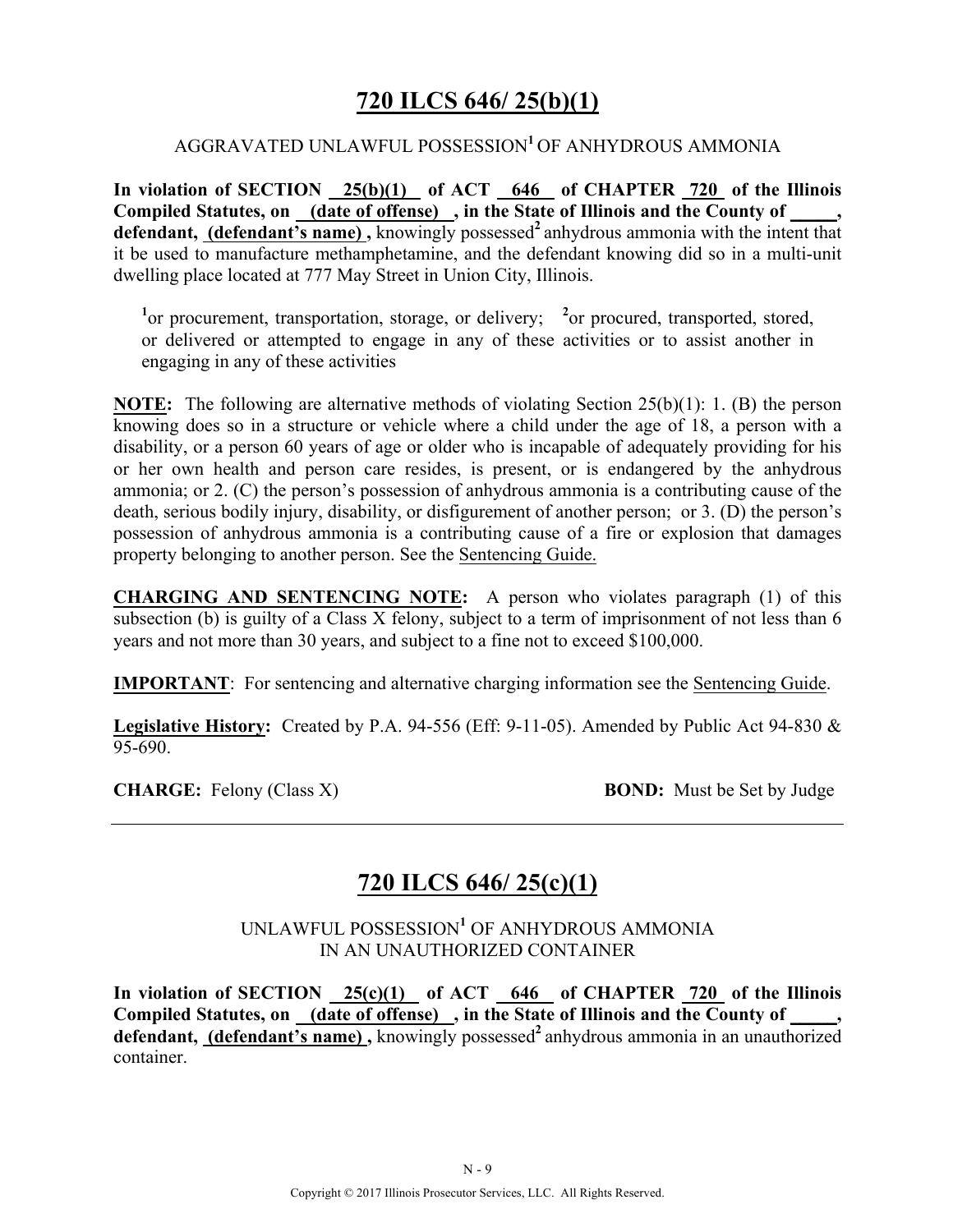<sup>1</sup> or procurement, transportation, storage, or delivery; <sup>2</sup> or procured, transported, stored, or delivered

**IMPORTANT**: For sentencing and alternative charging information see the Sentencing Guide.

**Legislative History:** Created by P.A. 94-556 (Eff: 9-11-05). Amended by Public Act 94-830 & 95-690.

**CHARGE:** Felony (Class 3) **BOND:** Must be Set by Judge

# **720 ILCS 646/ 25(c)(1.5)**

UNLAWFUL ATTEMPTED POSSESSION**<sup>1</sup>**OF ANHYDROUS AMMONIA IN AN UNAUTHORIZED CONTAINER

**In violation of SECTION 25(c)(1.5) of ACT 646 of CHAPTER 720 of the Illinois**  Compiled Statutes, on (date of offense), in the State of Illinois and the County of, defendant, (defendant's name), knowingly attempted to possess<sup>2</sup> anhydrous ammonia in an unauthorized container.

<sup>1</sup><sup>or</sup> procurement, transportation, storage, or delivery; <sup>2</sup> or procure, transport, store, or delivery

**IMPORTANT**: For sentencing and alternative charging information see the Sentencing Guide.

**Legislative History:** Created by Public Act 95-690 (Eff: 1-1-08).

**CHARGE:** Felony (Class 4) **BOND:** Must be Set by Judge

# **720 ILCS 646/ 25(d)(1)(C)**

TAMPERING WITH ANHYDROUS AMMONIA EQUIPMENT

**In violation of SECTION 25(d)(1)(C) of ACT 646 of CHAPTER 720 of the Illinois**  Compiled Statutes, on (date of offense), in the State of Illinois and the County of **defendant, (defendant's name) ,** without authorization from the lawful owner, Sam Smith, knowingly tampered with anhydrous equipment owned by Sam Smith and located at 777 May Street in Union City, Illinois, in that the defendant vented<sup>1</sup> anhydrous ammonia into the environment.

<sup>1</sup><sub>or</sub> attempted to vent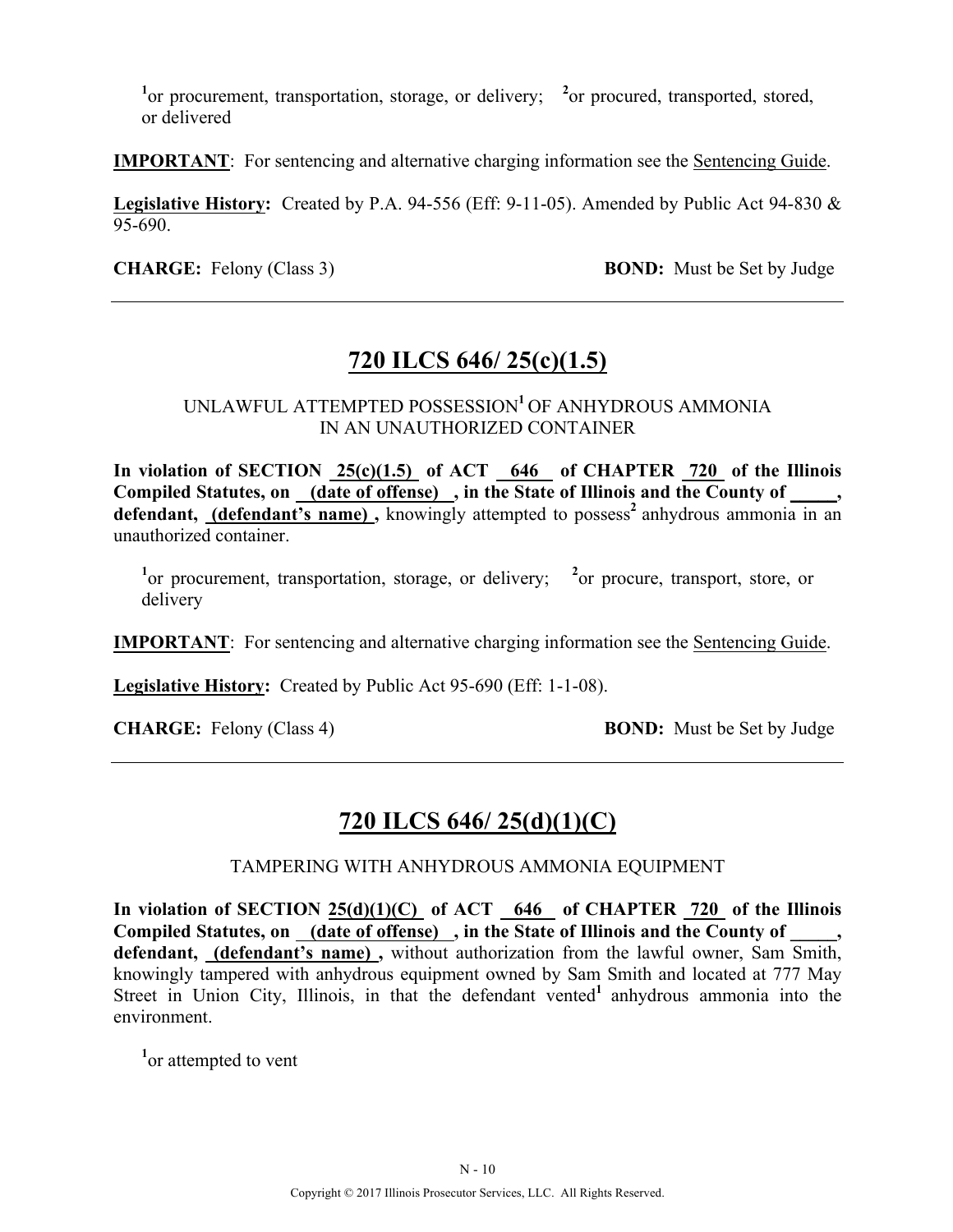**NOTE:** Alternative methods of violating this subsection include: (d)(1)(A) removing or attempting to remove anhydrous ammonia from the anhydrous ammonia equipment used by the lawful owner; or  $(d)(1)(B)$  damaging or attempting to damage the anhydrous ammonia equipment used by the lawful owner. See the **Sentencing Guide.**

**IMPORTANT**: For sentencing and alternative charging information see the **Sentencing Guide.**

**Legislative History:** Created by P.A. 94-556 (Eff: 9-11-05). Amended by Public Act 94-830 & 95-690.

**CHARGE:** Felony (Class 3) **BOND:** Must be Set by Judge

### **720 ILCS 646/ 30(a)(1)**

### UNLAWFUL POSSESSION**<sup>1</sup>**OF METHAMPHETAMINE MANUFACTURING MATERIALS

In violation of SECTION  $30(a)(1)$  of ACT  $646$  of CHAPTER 720 of the Illinois Compiled Statutes, on (date of offense), in the State of Illinois and the County of defendant, (defendant's name), knowingly possessed<sup>2</sup> (name the material), a methamphetamine manufacturing material, with the intent that it be used to manufacture methamphetamine.

<sup>1</sup> or procurement, transportation, storage, or delivery; <sup>2</sup> or procured, transported, stored, or delivered or attempted to engage in any of these activities or to assist another in engaging in any of these activities

**IMPORTANT**: For sentencing and alternative charging information see the Sentencing Guide.

**Legislative History:** This offense was created by Public Act 94-556 (Eff: 9-11-05); Amended by Public Act 94-830 (Eff: 6-5-06).

**CHARGE:** Felony (Class 2) **BOND:** Must be Set by Judge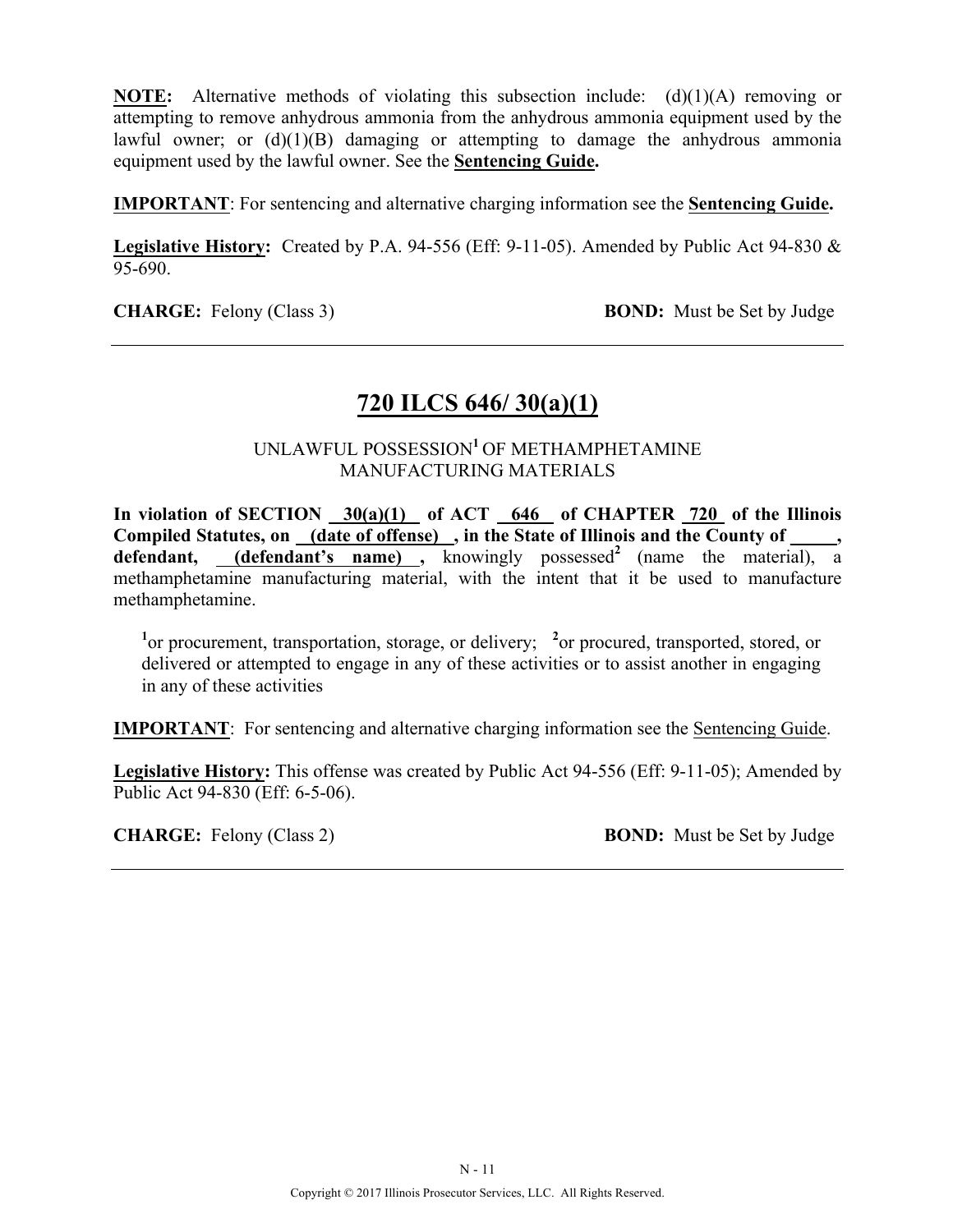# **720 ILCS 646/ 35(a)**

#### UNLAWFUL USE OF PROPERTY

**In violation of SECTION 35(a) of ACT 646 of CHAPTER 720 of the Illinois Compiled Statutes, on (date of offense) , in the State of Illinois and the County of \_\_\_\_\_,**  defendant, (defendant's name), knowingly used<sup>1</sup> a house<sup>2</sup> located at 777 May Street, Union City, Illinois, which was within said defendant control, to help bring about a violation of the Methamphetamine Control and Community Protection Act, to wit, said defendant (describe the violation of this Act).

<sup>1</sup> or allowed the use of; <sup>2</sup> or a vehicle, a structure, real property, or personal property

**IMPORTANT**: For sentencing and alternative charging information see the Sentencing Guide.

**Legislative History:** Created by Public Act 94-556 (Eff: 9-11-05).

**CHARGE:** Felony (Class 1) **BOND:** Must be Set by Judge

# **720 ILCS 646/ 40(a)**

#### UNLAWFUL PROTECTION OF METHAMPHETAMINE PRODUCTION

**In violation of SECTION 40(a) of ACT 646 of CHAPTER 720 of the Illinois**  Compiled Statutes, on (date of offense), in the State of Illinois and the County of **defendant, (defendant's name) ,** knowing that Don Smith was participating**<sup>1</sup>**in the manufacture of methamphetamine in a house located at 777 May Street, Union City, Illinois, and with the intent to help prevent the detection of**<sup>2</sup>**this methamphetamine manufacturing, served as a lookout for**<sup>3</sup>**that methamphetamine manufacturing.

<sup>1</sup> or had been participating or would be participating; <sup>2</sup> or the interference with; <sup>3</sup> or a guard of

**IMPORTANT**: For sentencing and alternative charging information see the Sentencing Guide.

**Legislative History:** Created by Public Act 94-556 (Eff: 9-11-05).

**CHARGE:** Felony (Class 2) **BOND:** Must be Set by Judge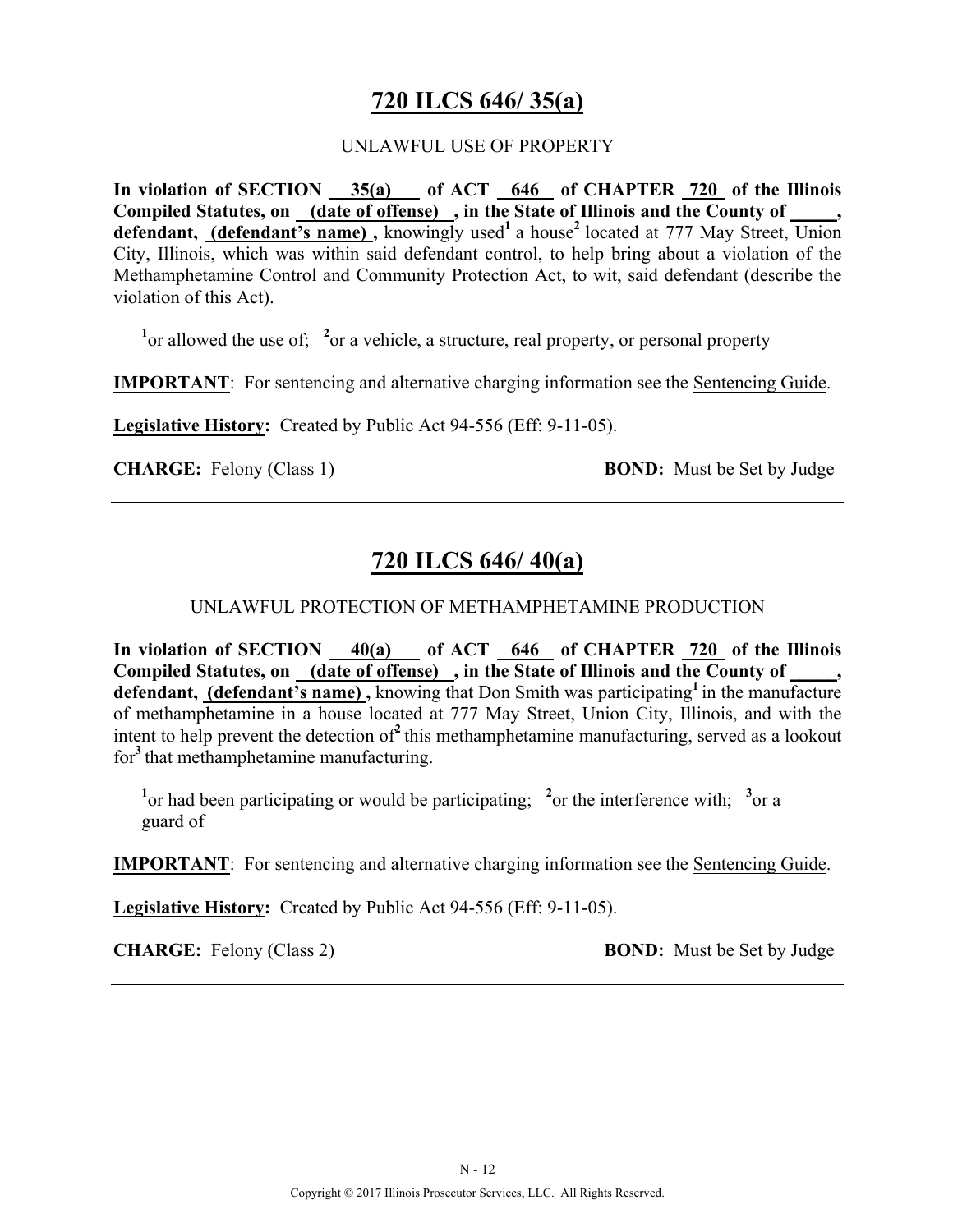# **720 ILCS 646/ 45(a)**

#### UNLAWFUL DISPOSAL**<sup>1</sup>** OF METHAMPHETAMINE MANUFACTURING WASTE

In violation of SECTION 45(a) of ACT 646 of CHAPTER 720 of the Illinois **Compiled Statutes, on (date of offense) , in the State of Illinois and the County of \_\_\_\_\_,**  defendant, **(defendant's name)**, knowing that the waste was used in the manufacture of methamphetamine, knowingly disposed<sup>1</sup> of methamphetamine manufacturing waste in that said defendant (describe waste and the act of disposal).

<sup>1</sup> or burned or placed in a trash receptacle

**NOTE:** "Dispose" or "disposal" means to abandon, discharge, release, deposit, inject, dump, spill, leak, or place methamphetamine waste onto or into any land, water, or well of any type so that the waste has the potential to enter the environment, be emitted into the air, or be discharged into the soil or any waters, including groundwater. "Methamphetamine manufacturing waste" means any chemical substance, ingredient, equipment, apparatus, or item that is left over from, results from, or is produced by the process of manufacturing methamphetamine, other than finished methamphetamine.

**IMPORTANT:** For sentencing and alternative charging information see the Sentencing Guide.

**Legislative History:** This offense was created by Public Act 94-556 (Eff: 9-11-05); Amended by Public Act 94-830 (Eff: 6-5-06).

**CHARGE:** Felony (Class 2) **BOND:** Must be Set by Judge

# **720 ILCS 646/ 50(a)**

#### UNLAWFUL METHAMPHETAMINE RELATED CHILD ENDANGERMENT

**In violation of SECTION 50(a) of ACT 646 of CHAPTER 720 of the Illinois Compiled Statutes, on (date of offense) , in the State of Illinois and the County of \_\_\_\_\_, defendant, (defendant's name) ,** knowingly endangered the life and health of Dawn Smith, a child, by exposing**<sup>1</sup>**Dawn Smith to a methamphetamine manufacturing environment in that (describe the defendant's act of exposing the victim to a methamphetamine manufacturing environment).

**1** or allowing the exposure of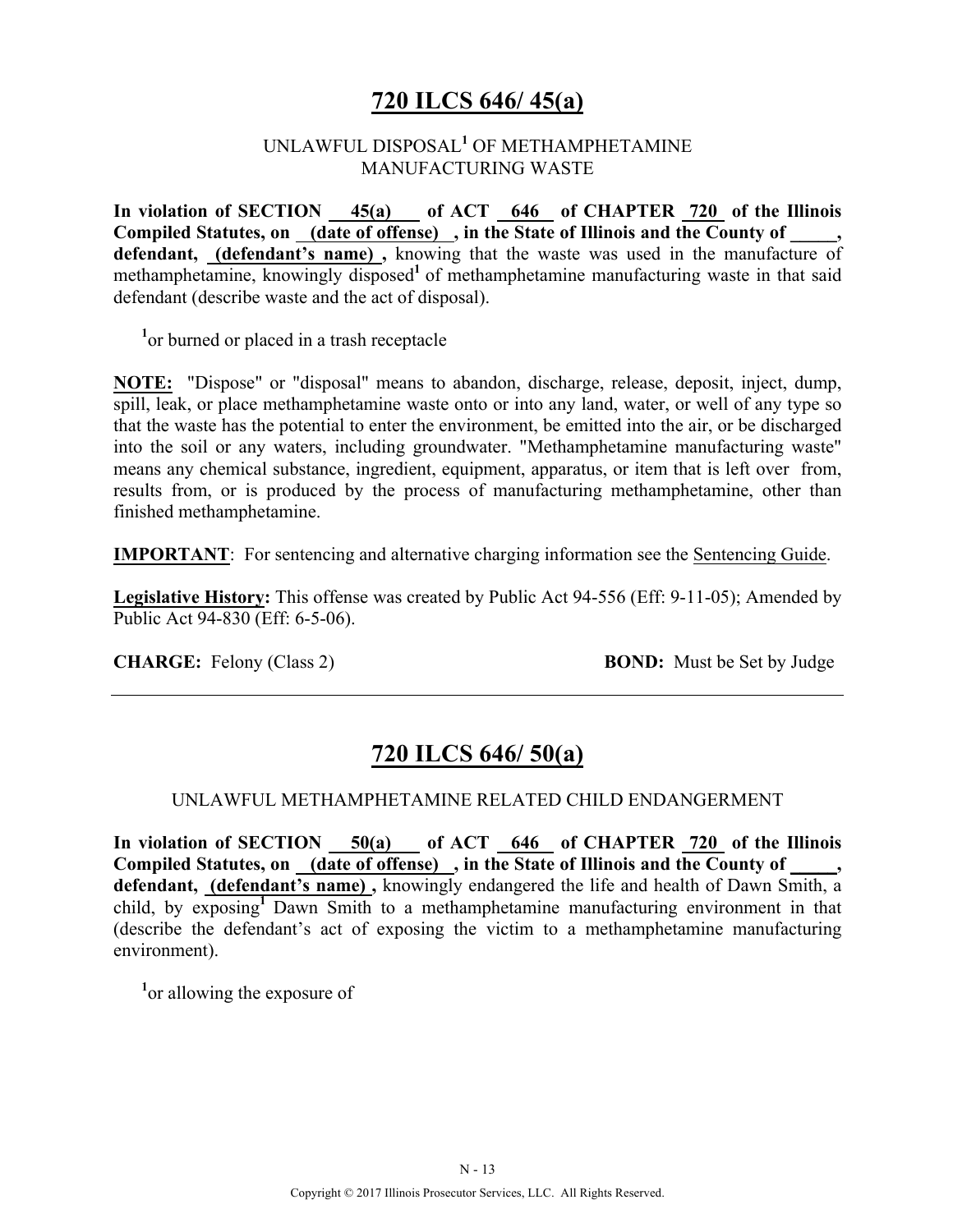**NOTE:** "Methamphetamine manufacturing environment" means a structure or vehicle in which: (1) methamphetamine is being or has been manufactured; (2) chemicals that are being used, have been used, or are intended to be used to manufacture methamphetamine are stored; (3) methamphetamine manufacturing materials that have been used to manufacture methamphetamine are being stored; or (4) methamphetamine manufacturing waste is stored.

**IMPORTANT**: For sentencing and alternative charging information see the Sentencing Guide.

**Legislative History:** Created by Public Act 94-556 (Eff: 9-11-05).

**CHARGE:** Felony (Class 2) **BOND:** Must be Set by Judge

### **720 ILCS 646/ 50(b)**

#### AGGRAVATED UNLAWFUL METHAMPHETAMINE-RELATED CHILD ENDANGERMENT

**In violation of SECTION 50(b) of ACT 646 of CHAPTER 720 of the Illinois**  Compiled Statutes, on (date of offense), in the State of Illinois and the County of **defendant, (defendant's name) ,** knowingly endangered the life and health of Dawn Smith, a child, by exposing**<sup>1</sup>**Dawn Smith to a methamphetamine manufacturing environment and as a result of that exposure Dawn Smith suffered great bodily harm**<sup>2</sup>**in that (describe the defendant's act of exposing the victim to a methamphetamine manufacturing environment and the harm caused to the victim).

<sup>1</sup> or allowing the exposure of; <sup>2</sup> or death, disability or disfigurement

**NOTE:** For a definition of "Methamphetamine manufacturing environment" see Appendix C.

**IMPORTANT**: For sentencing and alternative charging information see the Sentencing Guide.

**Legislative History:** Created by P.A. 94-556 (Eff: 9-11-05).

**CHARGE:** Felony (Class X) **BOND:** Must be Set by Judge

### **720 ILCS 646/ 55(a)(1)**

### UNLAWFUL DELIVERY**<sup>1</sup>**OF METHAMPHETAMINE

**In violation of SECTION 55(a)(1) of ACT 646 of CHAPTER 720 of the Illinois**  Compiled Statutes, on (date of offense), in the State of Illinois and the County of defendant, **(defendant's name)**, knowingly delivered<sup>2</sup> less than 5 grams of methamphetamine<sup>3</sup> to Don Smith.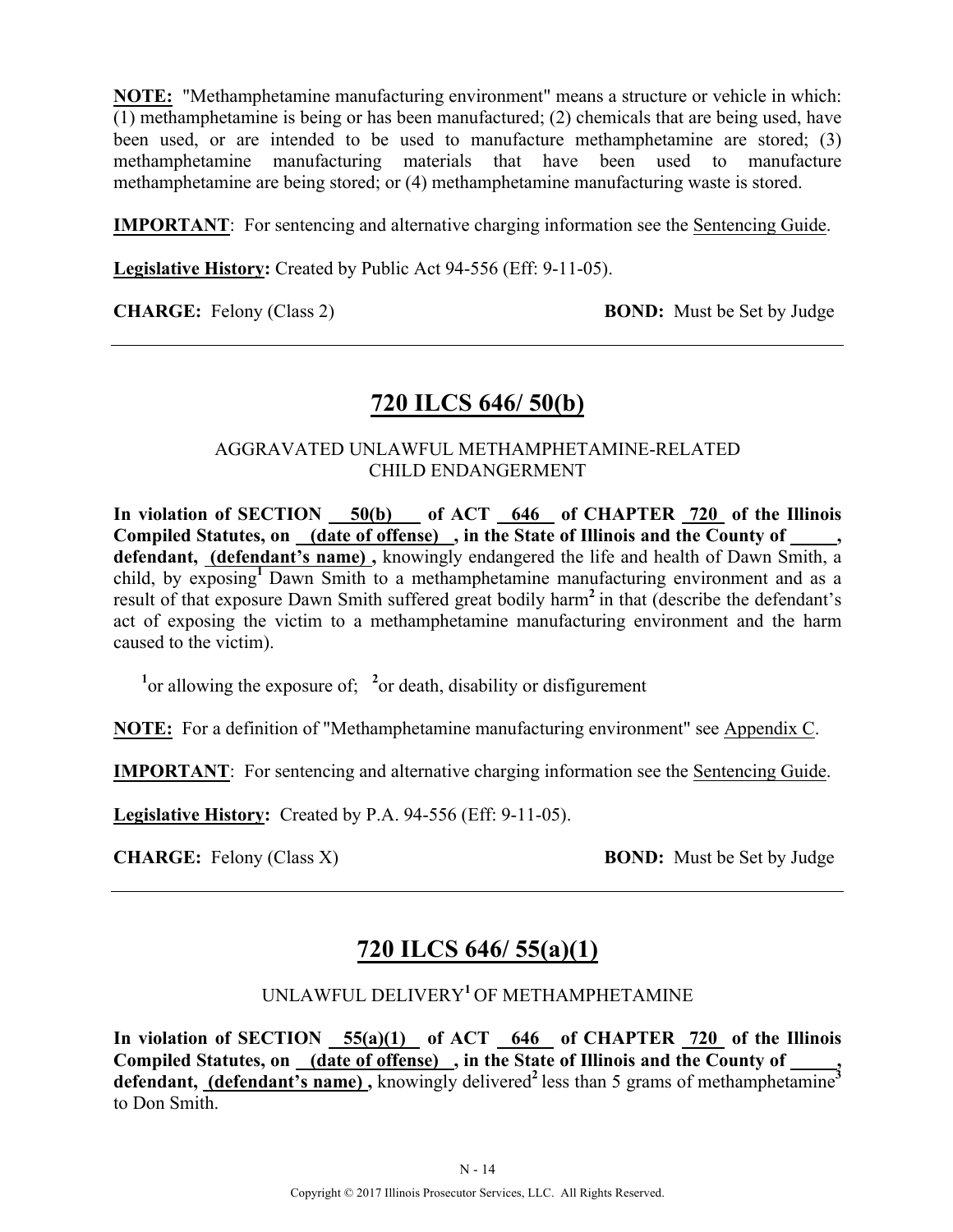<sup>1</sup><sup>or</sup> possession of methamphetamine with the intent to deliver; <sup>2</sup> <sup>2</sup> or possessed with the intent to deliver; <sup>3</sup> or a substance containing methamphetamine

**NOTE:** For a discussion of whether it is necessary to allege and prove the "exceptions" to this criminal offense see Appendix B.

**CHARGING AND SENTENCING NOTE:** The following are variations of violations of Section 55(a)(1) based upon the amount of the methamphetamine or the substances containing methamphetamine delivered or possessed with the intent to deliver. 1. Section  $55(a)(2)(A)$ : A person who delivers or possessed with the intent to deliver less than 5 grams of methamphetamine or a substance containing methamphetamine is guilty of a Class 2 felony. 2. Section  $55(a)(2)(B)$ : A person who delivers or possesses with the intent to deliver 5 or more grams but less than 15 grams of methamphetamine or a substance containing methamphetamine is guilty of a Class 1 felony. 3. Section  $55(a)(2)(C)$ : A person delivers or possesses with the intent to deliver 15 or more grams but less than 100 grams of methamphetamine or a substance containing methamphetamine is a Class X felony, subject to a term of imprisonment of not less than 6 years and not more than 30 years and a fine not to exceed \$100,000 or the street value of the methamphetamine, whichever is greater. 4. Section  $55(a)(2)(D)$ : A person who delivers or possesses with the intent to deliver 100 or more grams but less than 400 grams of methamphetamine or a substance containing methamphetamine is a Class X felony, subject to a term of imprisonment of not less than 9 years and not more than 40 years and a fine not to exceed \$200,000 or the street value of the methamphetamine, whichever is greater. 5. Section 55(a)(2)(E): A person who delivers or possesses with the intent to deliver 400 or more grams but less than 900 grams of methamphetamine or a substance containing methamphetamine is a Class X felony, subject to a term of imprisonment of not less than 12 years and not more than 50 years and a fine not to exceed \$300,000 or the street value of the methamphetamine, whichever is greater. 6. Section  $55(a)(2)(F)$ : A person who delivers or possesses with the intent to deliver 900 or more grams of methamphetamine or a substance containing methamphetamine is a Class X felony, subject to a term of imprisonment of not less than 15 years and not more than 60 years and a fine not to exceed \$400,000 or the street value of the methamphetamine, whichever is greater. See the Sentencing Guide.

**IMPORTANT**: For sentencing and alternative charging information see the Sentencing Guide.

**Legislative History:** This offense was created by Public Act 94-556 (Eff: 9-11-05). Amended by Public Act 94-830.

**CHARGE:** Felony (Class 2) **BOND:** Must be Set by Judge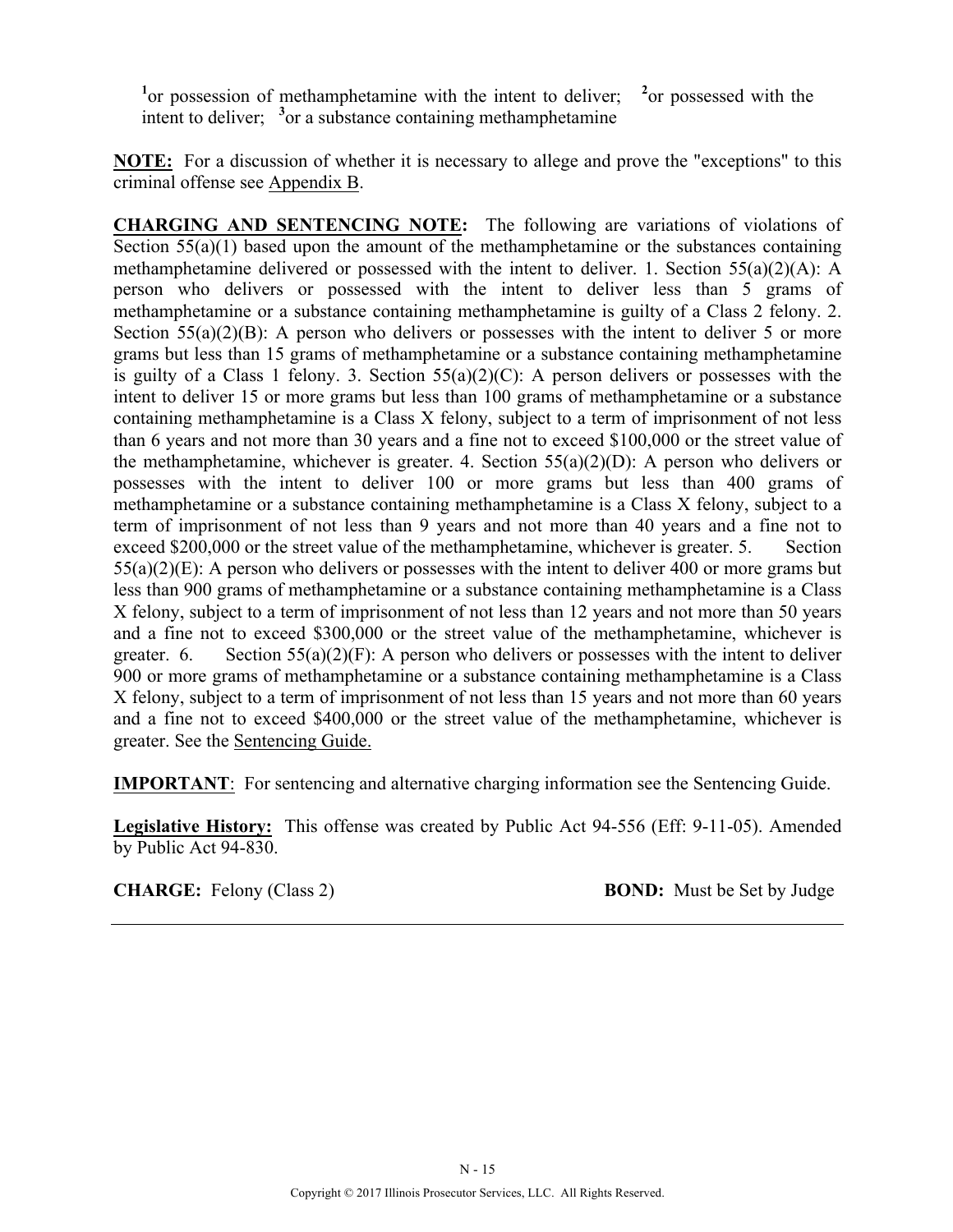# **720 ILCS 646/ 56(a)**

#### METHAMPHETAMINE TRAFFICKING

**In violation of SECTION 56(a) of ACT 646 of CHAPTER 720 of the Illinois Compiled Statutes, on (date of offense) , in the State of Illinois and the County of \_\_\_\_\_, defendant,** (**defendant's name**), knowingly brought<sup>1</sup> 2500 or more grams of methamphetamine<sup>2</sup> into the State of Illinois for the purpose of delivering<sup>3</sup> said methamphetamine, in that said defendant (describe the act(s) of the defendant).

<sup>1</sup> or caused to be brought; <sup>2</sup> or anhydrous ammonia or a methamphetamine precursor; <sup>3</sup> or for the purpose of manufacturing or with the intent to manufacture or deliver

**NOTE:** For a discussion of whether it is necessary to allege and prove the "exceptions" to this criminal offense see Appendix B.

**SENTENCING NOTE:** A person convicted of methamphetamine trafficking shall be sentenced to a term of imprisonment not less than twice the minimum term and not more than the maximum term of imprisonment based upon the amount of methamphetamine brought or caused to be brought into Illinois, as provided in subsection (a) of Section 55 of this Act (720 ILCS 646/56(b); or Section 20 of this Act if a methamphetamine precursor is brought into or caused to be brought into Illinois (720 ILCS 646/56(c)); or Section 25 of this Act if anhydrous ammonia is brought into or caused to be brought into Illinois (720 ILCS 646/56(d)). See the Sentencing Guide.

**IMPORTANT**: For sentencing and alternative charging information see the Sentencing Guide.

**Legislative History:** Created by Public Act 94-0830 (Eff: 6-5-06).

**CHARGE:** See Note A. **BOND:** Must be Set by Judge

# **720 ILCS 646/ 60(b)(1)**

UNLAWFUL POSSESSION OF METHAMPHETAMINE**<sup>1</sup>**

**In violation of SECTION 60(b)(1) of ACT 646 of CHAPTER 720 of the Illinois Compiled Statutes, on (date of offense) , in the State of Illinois and the County of \_\_\_\_\_, defendant, (defendant's name) ,** knowingly possessed less than 5 grams of methamphetamine.**<sup>1</sup>**

<sup>1</sup> or a substance containing methamphetamine

**NOTE:** For a discussion of whether it is necessary to allege and prove the "exceptions" to this criminal offense see Appendix B.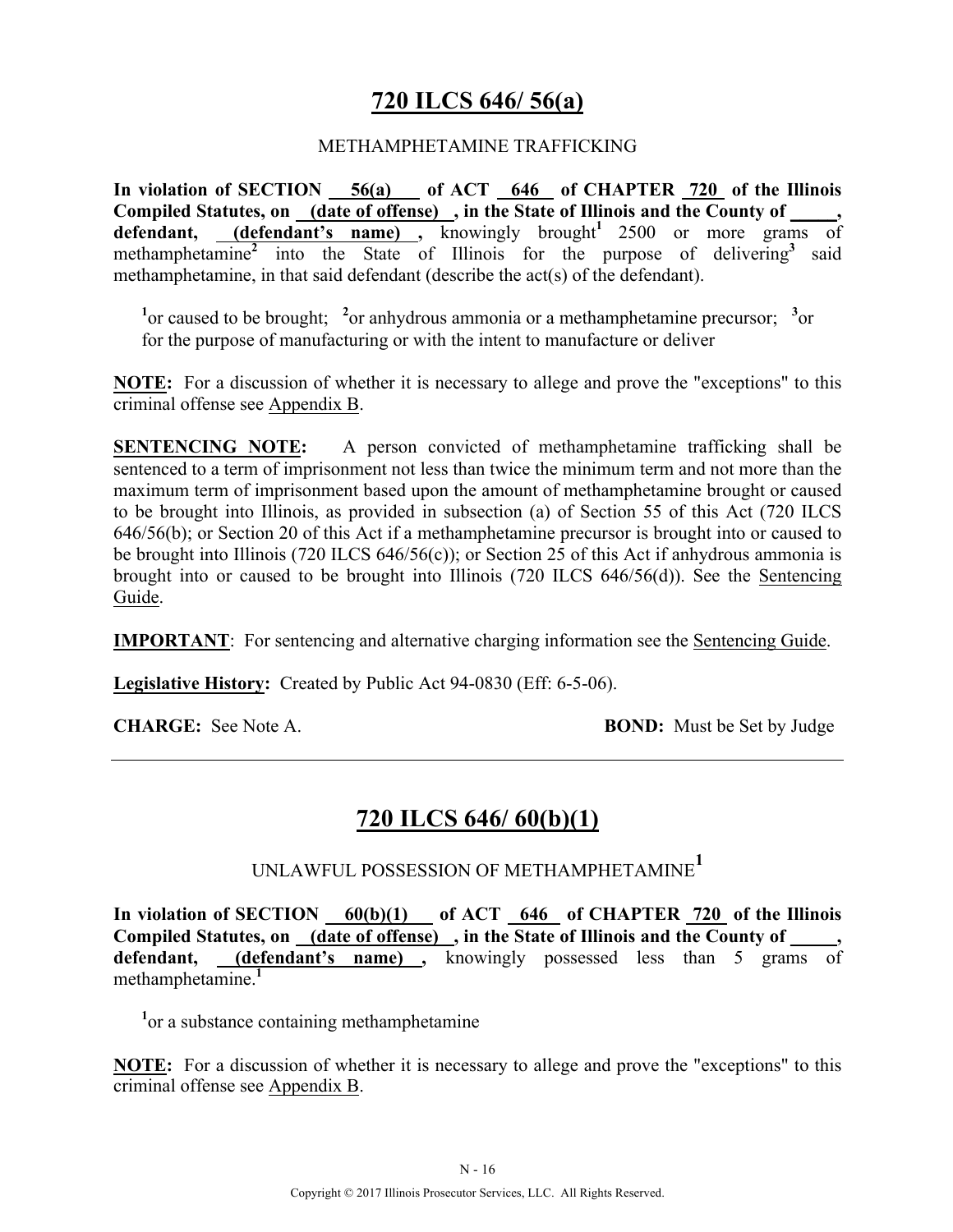**CHARGING AND SENTENCING NOTE:** The following are variations of violations of Section  $60(a)$  based upon the amount of methamphetamine or substance containing methamphetamine produced: 1. Section  $(b)(1)$ : With respect to less than 5 grams of methamphetamine or a substance containing methamphetamine, is a Class 3; or 2. Section  $60(b)(2)$ : With respect to 5 grams or more but less than 15 grams of methamphetamine or a substance containing methamphetamine, is a Class 2 felony. 3. Section 60(b)(3): With respect to 15 or more grams but less than 100 grams of methamphetamine or a substance containing methamphetamine, is a Class 1 felony. 4. Section 60(b)(4): With respect to 100 or more grams but less than 400 grams of methamphetamine or a substance containing methamphetamine, is a Class X felony and a violation would result in a sentence of imprisonment of not less than 6 years and not more than 30 years and a fine not to exceed \$100,000. 4. Section  $60(b)(5)$ : With respect to 400 or more grams but less than 900 grams of methamphetamine or a substance containing methamphetamine, is a Class X felony and a violation would result in a sentence of imprisonment of not less than 8 years and not more than 40 years and a fine not to exceed \$200,000. 4. Section 60(b)(6): With respect to 900 or more grams of methamphetamine or a substance containing methamphetamine, is a Class X felony and a violation would result in a sentence of imprisonment of not less than 10 years and not more than 50 years and a fine not to exceed \$300,000. See the Sentencing Guide.

**IMPORTANT**: For sentencing and alternative charging information see the Sentencing Guide.

**Legislative History:** Created by Public Act 94-556 (Eff: 9-11-05).

**CHARGE:** Felony (Class 3) **BOND:** Must be Set by Judge

# **720 ILCS 646/ 65(a)**

#### UNLAWFUL METHAMPHETAMINE CONSPIRACY

In violation of SECTION 65(a) of ACT 646 of CHAPTER 720 of the Illinois **Compiled Statutes, on (date of offense) , in the State of Illinois and the County of \_\_\_\_\_, defendant, (defendant's name) ,** with the intent that the offense of the Unlawful Delivery of Methamphetamine, in violation of Section  $55(a)(1)^1$  of Act 646 of Chapter 720 of the Illinois Compiled Statutes, be committed, agreed with James Brown to the commission of that offense in that said defendant and James Brown agreed to deliver 4 grams of methamphetamine to Don Smith and James Brown obtained said 4 grams of methamphetamine so that said delivery could be made.**<sup>2</sup>**

<sup>1</sup> or any provision forth in Methamphetamine Control and Community Protection Act; <sup>2</sup>no person may be convicted of conspiracy to commit such an offense unless an act in furtherance of such agreement is alleged and proven to have been committed by him or by a co-conspirator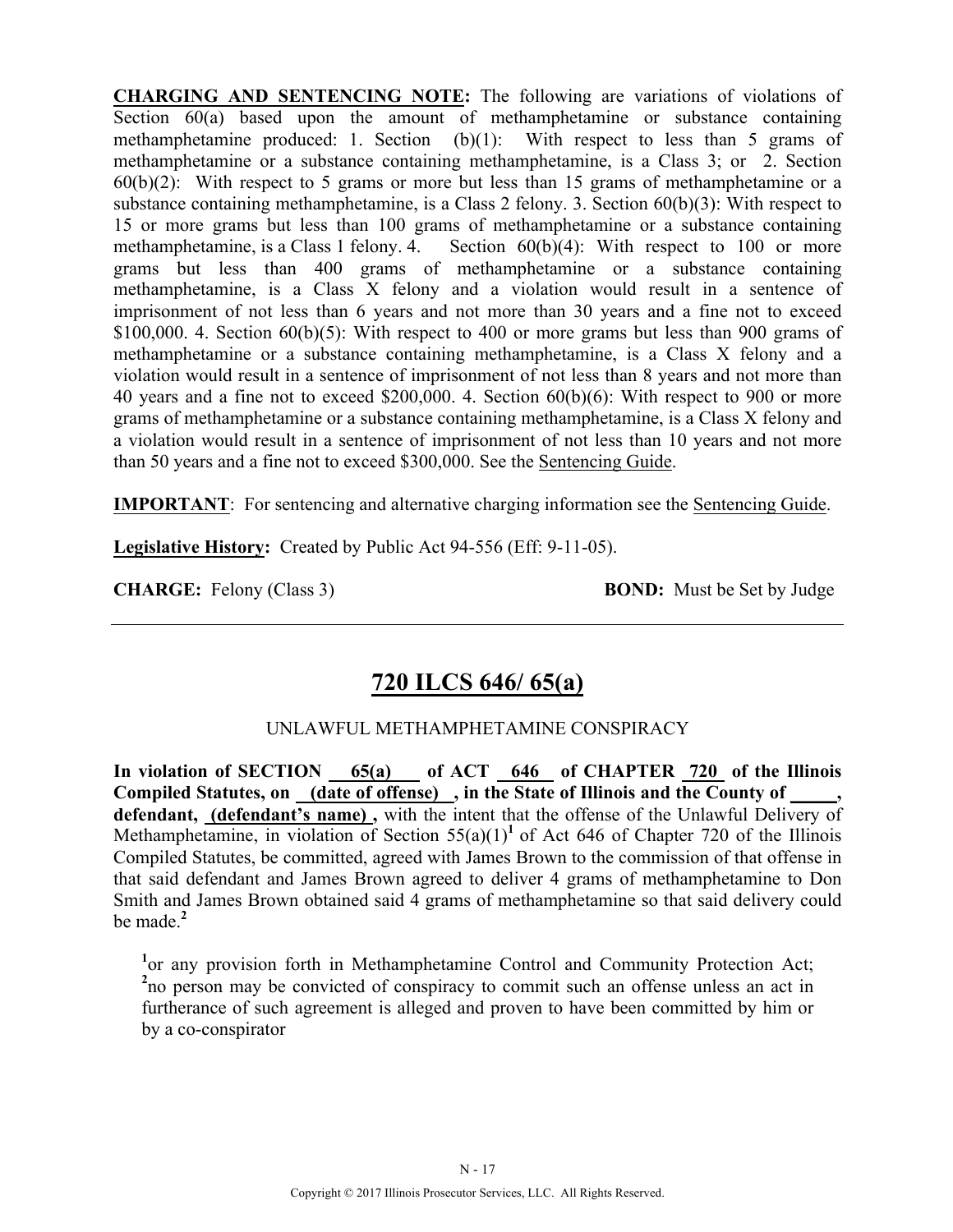**NOTE:** A person convicted of engaging in a methamphetamine conspiracy shall face the penalty for the offense that was the object of the conspiracy and may be held accountable for the cumulative weight of any methamphetamine, substance containing methamphetamine, methamphetamine precursor, or substance containing a methamphetamine precursor attributable to the conspiracy for the duration of the conspiracy. See the Sentencing Guide.

**IMPORTANT**: For sentencing and alternative charging information see the Sentencing Guide.

**Legislative History:** Created by Public Act 94-556 (Eff: 9-11-05).

**CHARGE:** See Note. **BOND:** See Note

### **720 ILCS 648/ 20(b)**

#### UNLAWFUL ACQUISION OF METHAMPHETAMINE PRECURSORS

In violation of SECTION 20(b) of ACT 648 of CHAPTER 720 of the Illinois **Compiled Statutes, on (date of offense) , in the State of Illinois and the County of \_\_\_\_\_,**  defendant, (defendant's name), knowingly received<sup>1</sup> more than 7,500 milligrams of ephedrine<sup>2</sup>, a methamphetamine precursor, within a thirty-day period, to wit: (provide the amount of ephedrine<sup>2</sup> the defendant received and the date(s) of that receipt.)

<sup>1</sup><sub>or</sub> purchased or otherwise acquired; <sup>2</sup> <sup>2</sup> or or pseudoephedrine, their salts or optical isomers, or salts of optical isomers.

**CHARGING AND SENTENCING NOTE:** The following are variations of violations of Section 20(b) based upon the amount of ephedrine or pseudoephedrine purchased, received or acquired by the defendant. (A) More than 7,500 milligrams but less than 15,000 milligrams, Class B misdemeanor; (B) 15,000 or more but less than 22,500 milligrams, Class A misdemeanor; (C) 22,500 or more but less than 30,000 milligrams, Class 4 felony; (D) 30,000 or more but less than 37,500 milligrams, Class 3 felony; (E) 37,500 or more but less than 45,000 milligrams, Class 2 felony: (F) 45,000 or more milligrams, Class 1 felony. See the **Sentencing Guide**.

**IMPORTANT**: For sentencing and alternative charging information see the **Sentencing Guide**.

**Legislative History:** This offense was created by Public Act 94-556 (Eff: 9-11-05); Amended by Public Act 94-830 (Eff: 6-5-06).

**CHARGE:** Depends Upon Amount **BOND:** Depends Upon Charge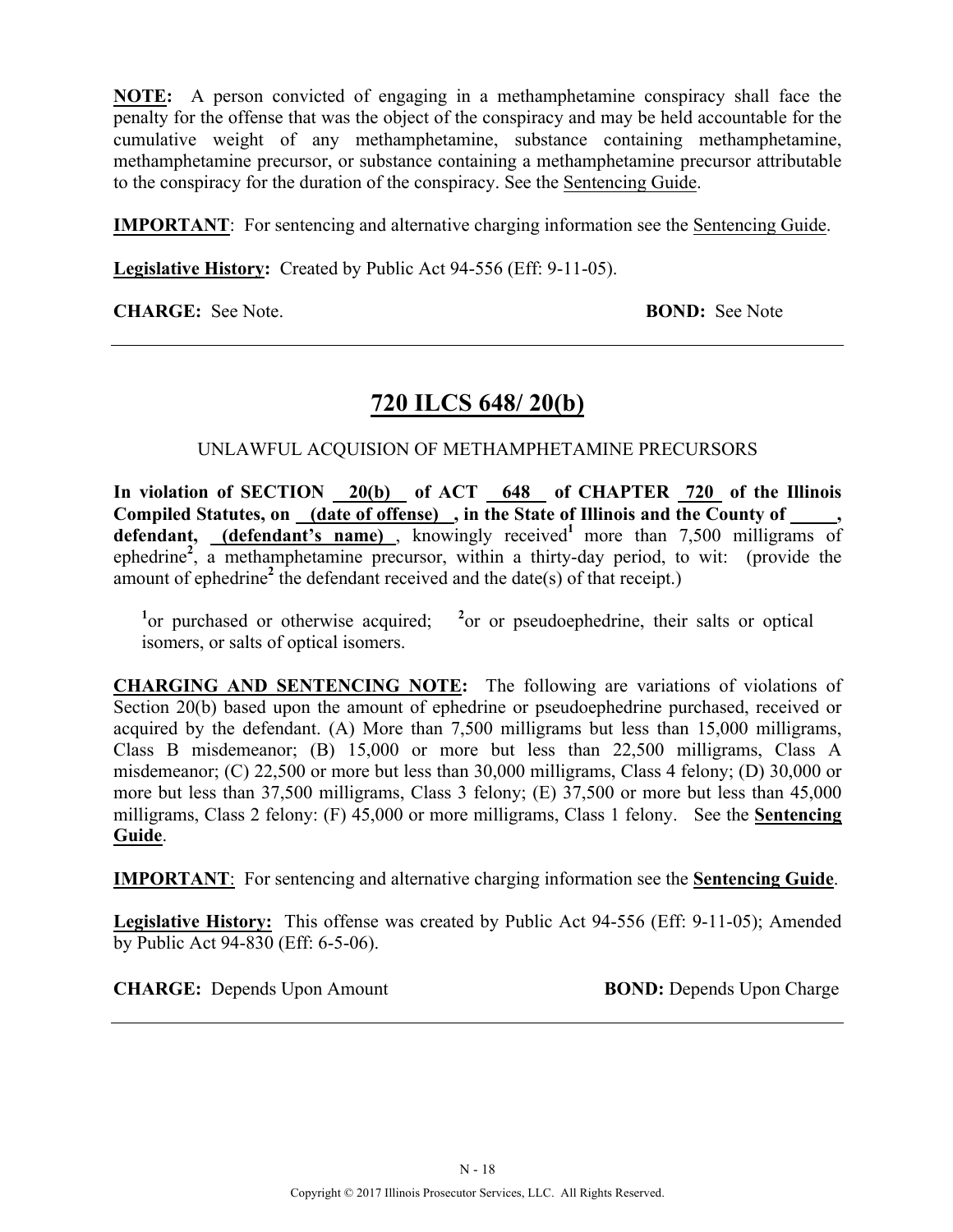# **720 ILCS 648/ 20(f)**

#### UNLAWFUL PROCUREMENT OF METHAMPHETAMINE PRECURSORS

**In violation of SECTION 20(f) of ACT 648 of CHAPTER 720 of the Illinois Compiled**  Statutes, on (date of offense), in the State of Illinois and the County of, **defendant, (defendant's name)** , for the purpose of evading the Methamphetamine Precursor Control Act<sup>1</sup>, knowingly procured ephedrine, a targeted methamphetamine precursor<sup>2</sup>, for Sam Smith, a third party.

<sup>1</sup>or the Illinois Controlled Substances Act, or the Methamphetamine Control and Community Protection Act; **<sup>2</sup>** or any targeted methamphetamine precursor.

**DEFINITIONS:** For purposes of this Subsection, "Procure" means to purchase, steal, gather, or otherwise obtain, for oneself or another person, by legal or illegal means, or to cause another to take that action. "Targeted methamphetamine precursor" means any compound, mixture, or preparation that contains any detectable quantity of ephedrine or pseudoephedrine, their salts or optical isomers, or salts of optical isomers. 720 ILCS 648/10

**CHARGING NOTE:** Any person convicted of a second or subsequent violation under this subsection is guilty of a Class 4 felony. The charging instrument must state the prior conviction. See **Appendix A** for discussion.

**IMPORTANT**: For sentencing and alternative charging information see the **Sentencing Guide**.

**Legislative History:** This subsection was created by Public 98-0371, eff. 8-16-13.

**CHARGE:** Misdemeanor (Class A) **BOND:** \$1,500

# **720 ILCS 680/ 3**

#### UNLAWFUL SALE OF SMOKELESS TOBACCO

**In violation of SECTION 3 of ACT 680 of CHAPTER 720 of the Illinois**  Compiled Statutes, on (date of offense), in the State of Illinois and the County of, **defendant, (defendant's name) ,** knowingly**<sup>1</sup>**sold smokeless tobacco to Don Smith, a person under the age of 18 years.

<sup>1</sup><sub>or</sub> intentionally or recklessly

**NOTE:** Smokeless tobacco means any finely cut, ground, powdered, or leaf tobacco that is intended to be placed in the oral cavity.

**NOTE:** See Appendix B for discussion of necessity of alleging mental state.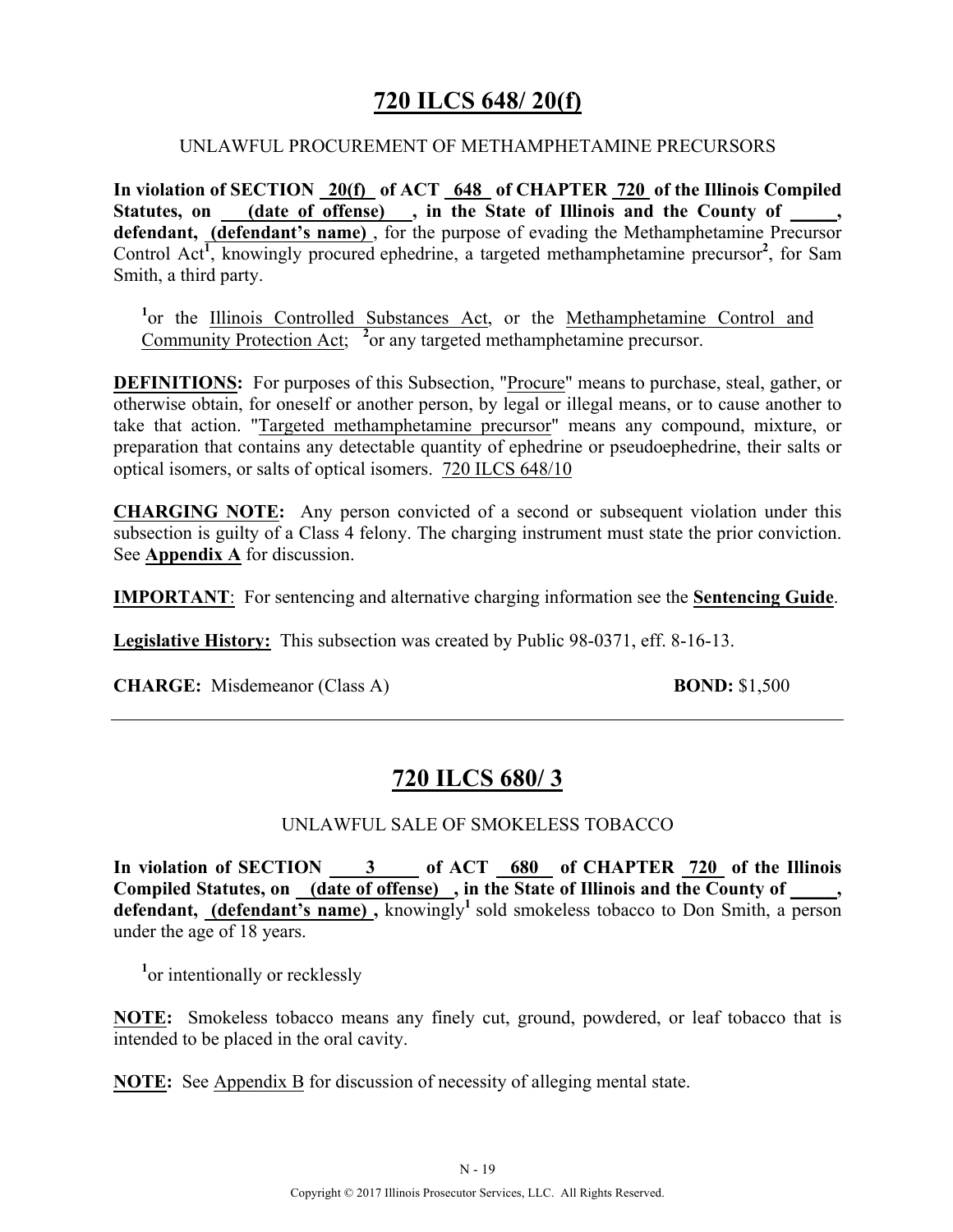**SENTENCING NOTE:** Any person who violates this Section shall be guilty of a business offense punishable by a fine of not more than \$50 for each violation.

**IMPORTANT**: For sentencing and alternative charging information see the Sentencing Guide.

**Legislative History:** Created - P.A. 85-465 (January 1, 1988).

**CHARGE:** Business Offense

# **720 ILCS 680/ 4**

#### UNLAWFUL DISTRIBUTION OF SMOKELESS TOBACCO

**In violation of SECTION 4 of ACT 680 of CHAPTER 720 of the Illinois**  Compiled Statutes, on (date of offense), in the State of Illinois and the County of \_\_\_\_\_, **defendant, (defendant's name),** knowingly<sup>1</sup> distributed,<sup>2</sup> without charge,<sup>3</sup> smokeless tobacco to Don Smith, a person under the age of 18 years.

<sup>1</sup><sup>or</sup> intentionally or recklessly; <sup>2</sup> or caused to be distributed; <sup>3</sup> or at nominal cost

**NOTE:** Smokeless tobacco means any finely cut, ground, powdered, or leaf tobacco that is intended to be placed in the oral cavity.

**NOTE:** See Appendix B for discussion of necessity of alleging mental state.

**SENTENCING NOTE:** This offense is punishable for a first offense by a fine of \$200, for a second offense in a 12-month period by a fine of \$400, and for the third or any subsequent offense in a 12-month period by a fine of \$600. One-half of each fine collected under this Section shall be distributed to the unit of local government or other entity that successfully prosecuted the offender and one-half shall be remitted to the State to be used for the enforcement of this Act. See the Sentencing Guide.

**IMPORTANT**: For sentencing and alternative charging information see the Sentencing Guide.

**Legislative History:** Created - P.A. 85-465 (January 1, 1988); Amended - P.A. 88-418.

**CHARGE:** Business Offense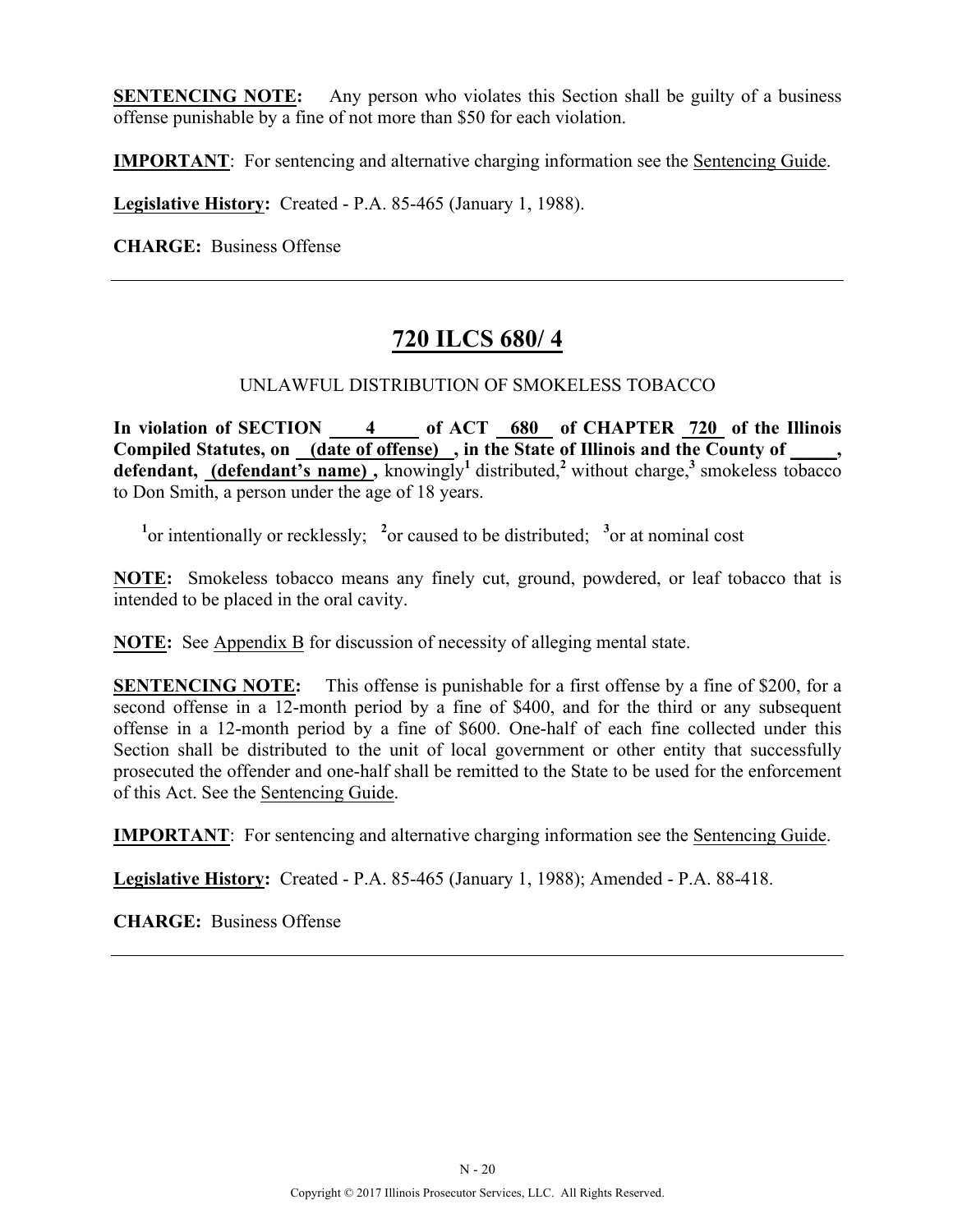# **720 ILCS 690/ 1**

#### UNLAWFUL USE OF INTOXICATING COMPOUNDS

In violation of SECTION 1 of ACT 635 of CHAPTER 720 of the Illinois **Compiled Statutes, on (date of offense) , in the State of Illinois and the County of \_\_\_\_\_, defendant, (defendant's name),** knowingly and unlawfully inhaled<sup>1</sup> a compound<sup>2</sup> containing toluol**<sup>3</sup>**for the purpose of inducing a condition of intoxication.**<sup>4</sup>**

<sup>1</sup><sup>or</sup> ingested, breathed, or drank; <sup>2</sup><sup>or</sup> liquid, or chemical; <sup>3</sup>720 ILCS 690/1 proscribes the ingesting, inhaling, drinking, or breathing of the following intoxicating compounds: Toluol, hexane, trichloroethylene, acetone, toluene, ethyl acetate, methyl ethyl ketone, trichlorethane, isopropanol, methyl isobutyl ketone, methyl cellosolve acetate, cyclohexanone, the alkaloids atropine, hyoscyamine, or scopolamine, or any other substance; <sup>4</sup> or for the purpose of inducing a condition of stupefaction, depression, giddiness, paralysis or irrational behavior, or in any manner changing, distorting or disturbing the auditory, visual or mental processes

**NOTE:** Any condition of intoxication, stupefaction, depression, giddiness, paralysis or irrational behavior or a condition which in any manner changes, distorts or disturbs the auditory, visual, or mental processes shall be deemed to be an intoxicated condition.

**NOTE:** For a discussion of whether it is necessary to allege and prove the "exceptions" to this criminal offense see Appendix B.

**CHARGING NOTE:** The knowing ingestion of any compound, liquid, or chemical containing the alkaloids atropine hyoscyamine, or scopolamine, is a Class A misdemeanor.

**IMPORTANT**: For sentencing and alternative charging information see the Sentencing Guide.

**Legislative History:** Created - Laws 1965, p.2718 (August 6, 1965); Amended - P.A. 89-235 & 89-640.

**CHARGE:** Misdemeanor (Class C) **BOND:** \$120

# **720 ILCS 690/ 2(a)**

#### UNLAWFUL SALE OF INTOXICATING COMPOUNDS

In violation of SECTION 2(a) of ACT 690 of CHAPTER 720 of the Illinois Compiled Statutes, on (date of offense), in the State of Illinois and the County of, **defendant, (defendant's name),** knowingly sold<sup>1</sup> to Don Smith, a person under 17 years of age a compound<sup>2</sup> containing toluol<sup>3</sup> which will induce a condition of intoxication as defined in this Act, knowing<sup>4</sup> such compound is intended for use to induce such condition.